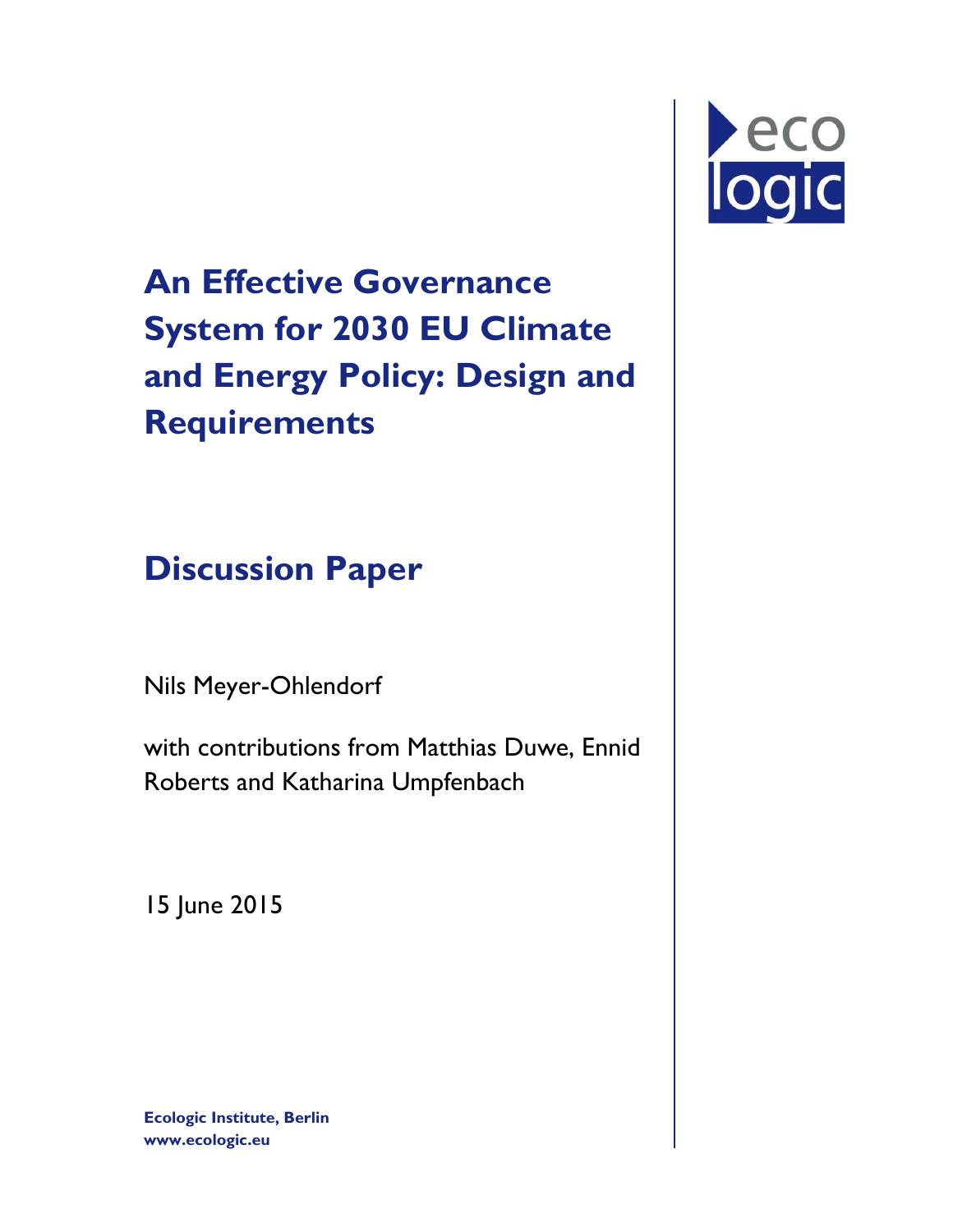| 1            |                                                                     |  |  |  |  |  |  |  |
|--------------|---------------------------------------------------------------------|--|--|--|--|--|--|--|
| $\mathbf{2}$ |                                                                     |  |  |  |  |  |  |  |
| 3            |                                                                     |  |  |  |  |  |  |  |
| 4            |                                                                     |  |  |  |  |  |  |  |
|              | 4.1                                                                 |  |  |  |  |  |  |  |
|              | 4.1.1 How to assess Member States policies and contributions? 9     |  |  |  |  |  |  |  |
|              |                                                                     |  |  |  |  |  |  |  |
|              | 4.2                                                                 |  |  |  |  |  |  |  |
|              |                                                                     |  |  |  |  |  |  |  |
|              | 4.2.2 How to improve the current planning and reporting system?  15 |  |  |  |  |  |  |  |
| 5            | Governance System after 2020: What is already in Place and          |  |  |  |  |  |  |  |
| 6            | Is legislation inflexible and unable to accommodate national        |  |  |  |  |  |  |  |
| 7            | Conclusion: What should the 2030 governance system look like?       |  |  |  |  |  |  |  |
| 8            |                                                                     |  |  |  |  |  |  |  |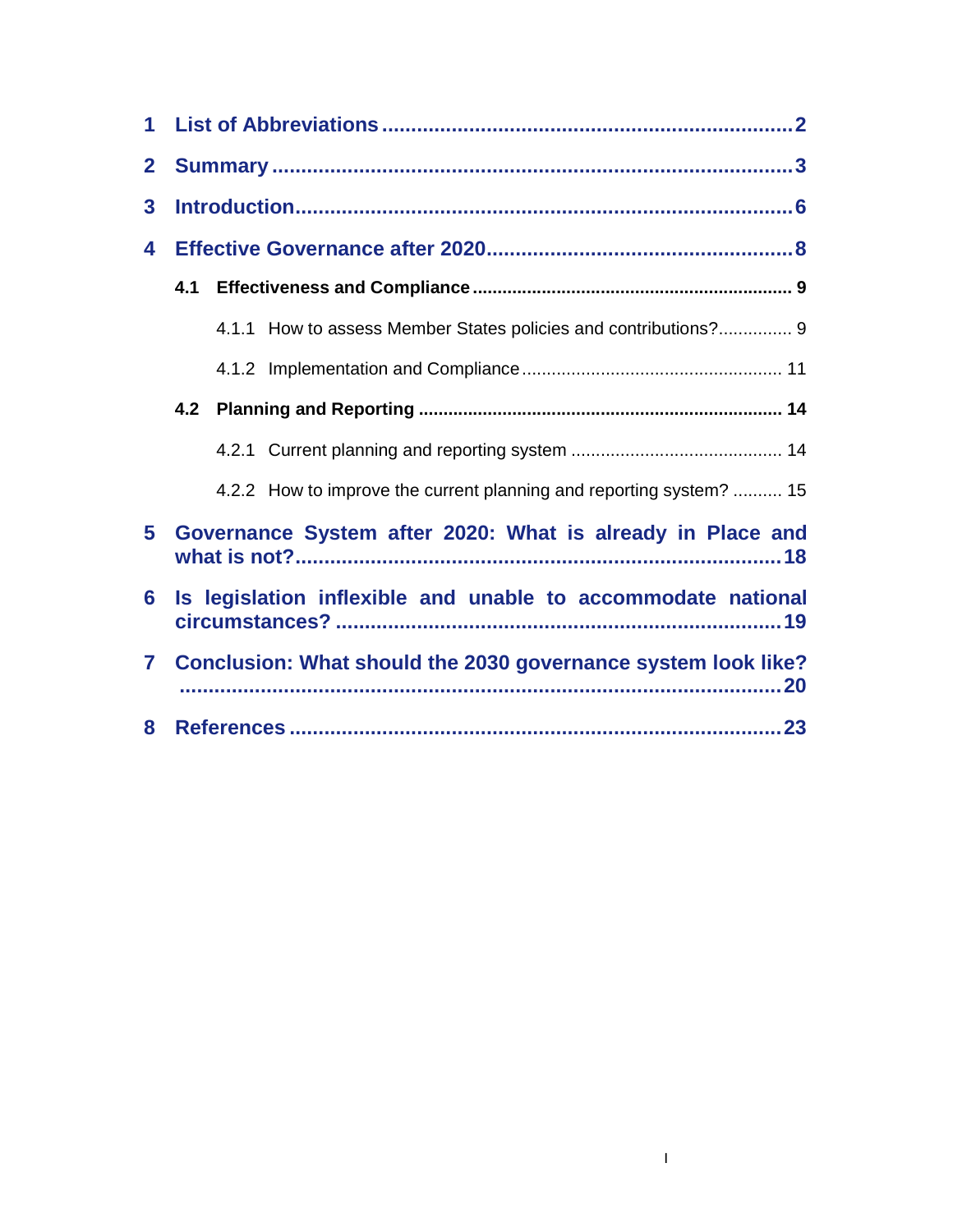# 1 List of Abbreviations

| <b>ACER</b>   | Agency for Cooperation of Energy Regulators                                |
|---------------|----------------------------------------------------------------------------|
| AEAs          | <b>Annual Emission Allowances</b>                                          |
| AR/PC         | <b>Auctioning Revenue and Project Credits</b>                              |
| <b>BRs</b>    | <b>Biennial Reports</b>                                                    |
| <b>COM</b>    | <b>European Commission</b>                                                 |
| <b>CSRs</b>   | <b>Country Specific Recommendations</b>                                    |
| <b>ECHA</b>   | <b>European Chemicals Agency</b>                                           |
| eds.          | editors                                                                    |
| EE.           | energy efficiency                                                          |
| EEA           | <b>European Environment Agency</b>                                         |
| EED           | <b>Energy Efficiency Directive</b>                                         |
| <b>EFSA</b>   | European Food Safety Authority                                             |
| ENTSO-E/G     | European Networks of Transmission System Operators for Electricity and Gas |
| <b>ESD</b>    | <b>Effort Sharing Decision</b>                                             |
| et al.        | et alia                                                                    |
| <b>ETS</b>    | <b>Emissions Trading System</b>                                            |
| EU            | European Union                                                             |
| <b>GDP</b>    | Gross domestic product                                                     |
| <b>GHG</b>    | <b>Greenhouse Gas</b>                                                      |
| <b>GMO</b>    | genetically modified organisms                                             |
| <b>LCDS</b>   | Low-Carbon Development Strategies                                          |
| <b>LRF</b>    | <b>Linear Reduction Factor</b>                                             |
| <b>MMR</b>    | <b>Monitoring Mechanism Regulation</b>                                     |
| МS            | Member State/s                                                             |
| <b>MSR</b>    | <b>Market Stability Reserve</b>                                            |
| <b>NAPs</b>   | <b>National Allocation Plans</b>                                           |
| <b>NCs</b>    | <b>National Communications</b>                                             |
| <b>NCEAPs</b> | National Climate and Energy Action Plans                                   |
| <b>NEEAPs</b> | National Energy Efficiency Action Plans                                    |
| <b>NIR</b>    | <b>National GHG Inventory Report</b>                                       |
| No.           | <b>Number</b>                                                              |
| <b>NRPs</b>   | National Reform Programmes                                                 |
| <b>NSEAPs</b> | National Sustainable Energy Action Plans                                   |
| <b>OMC</b>    | Open Method of Coordination                                                |
| p.            | page                                                                       |
| <b>PAMs</b>   | <b>Policies and Measures</b>                                               |
| <b>RE</b>     | Renewable Energy                                                           |
| RED           | Renewable Energy Directive                                                 |
| S&TT          | support and technology transfer                                            |
| <b>TFEU</b>   | Treaty on the Functioning of the European Union                            |
| UK            | United Kingdom                                                             |
| <b>UNFCCC</b> | United Framework Convention on Climate Change                              |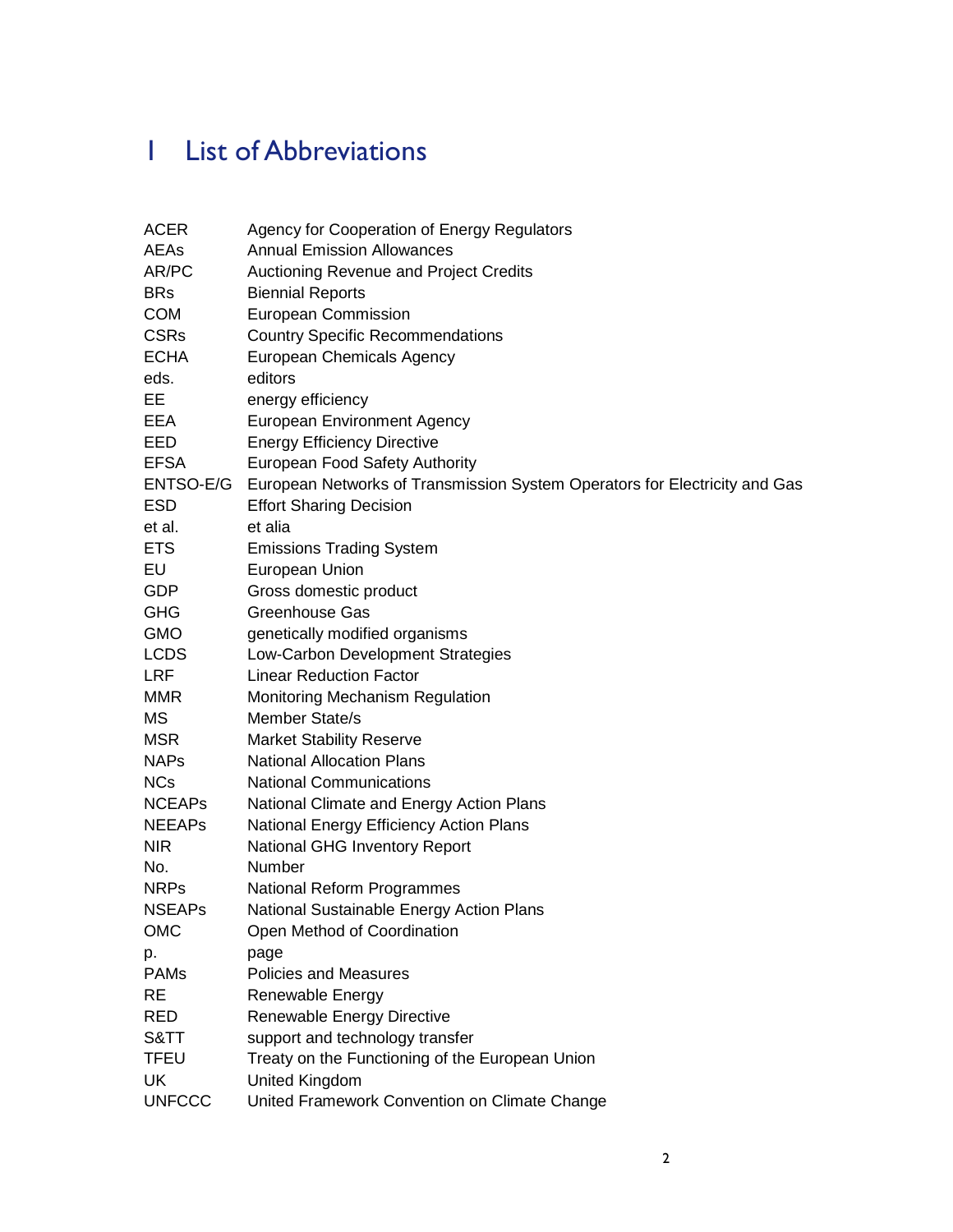## 2 Summary

-

The EU climate and energy governance system until 2020 has been **remarkably successful**. Despite some significant shortcomings, such as the insufficient level of ambition with respect to greenhouse gas reductions and the weaknesses of the emission trading scheme, this governance system has contributed significantly to reducing greenhouse gas emissions by 19% in 2013 (below 1990 levels), increasing the share of renewable energies in gross final energy consumption to 14.1% in 2012 and improving energy efficiency, reducing primary energy consumption by 7.3% between 2005 and 2012. $^1$  According to the 2014 Report on Energy Prices and Costs of the European Commission, this framework has not caused carbon leakage or negatively impacted the competitiveness of the EU economy.<sup>2</sup>

Based on the Lisbon Treaty, the current governance system is **largely composed of legislation** – directives, regulations and decisions. This is not surprising because the EU is based on the rule of law and has considerable powers to legislate in the areas of climate change and energy. By and large, this system has proved to be robust, credible and flexible. It is robust because it allows the European Commission, as well as civil society, to hold Member States' governments accountable. It is credible because the EU is based on the rule of law and has a relatively good record in honouring its legal commitments, thereby giving investors long term investment security and providing international partners assurance that the EU is truly committed to fulfilling its obligations. With a clear set of targets, the system has been transparent and it is relatively easy to communicate. With differentiation in national targets and various types of flexible mechanisms, the system has provided flexibility and taken account of diverse national circumstances. To ensure that this success story continues, the new governance system should again be built on legislation, the most powerful and reliable form of governance. Because legislation is not automatically instrumental for ambitious climate policy, new legislation must be ambitious, credible, flexible and comprehensive.

In March 2015, the European Council called for **reviewing and developing legislation** related to emissions reduction, energy efficiency and renewables to underpin the agreed 2030 targets. In its communication on the Energy Union, the European Commission announced that it will propose a new legislative package on renewable energy in 2016-2017. In addition, the Commission will review all relevant energy efficiency legislation and will propose revisions in 2015 and 2016; it will propose a road transport package and legislation on the internal energy market. Emissions trading will continue after 2020 and so will the Effort Sharing Decision. This makes clear that all major building blocks of the current system will remain in place – although they are set to undergo (significant) reform.

At the same time, the European Council decided to develop a "**reliable and transparent**  governance system" for the 2030 policy framework.<sup>3</sup> In line with this decision, the European Commission proposed a number of details of what these bodies refer to as the new

<sup>1</sup> European Environment Agency (2014): Trends and projections in Europe 2014. Tracking progress towards Europe's climate and energy targets for 2020, EEA Report, No. 6/2014.<br><sup>2</sup> European Commission (2014b): Communication from

European Commission (2014b): Communication from the Commission to the European Parliament, the Council, the European Economic and Social Committee and the Committee of the Regions: Energy Prices and Costs in Europe. http://ec.europa.eu/energy/doc/2030/20140122\_communication\_energy\_prices.pdf.

<sup>3</sup> European Council (2014): European Council Conclusions, 23/24 October 2014. EUCO 169/14, para. 6.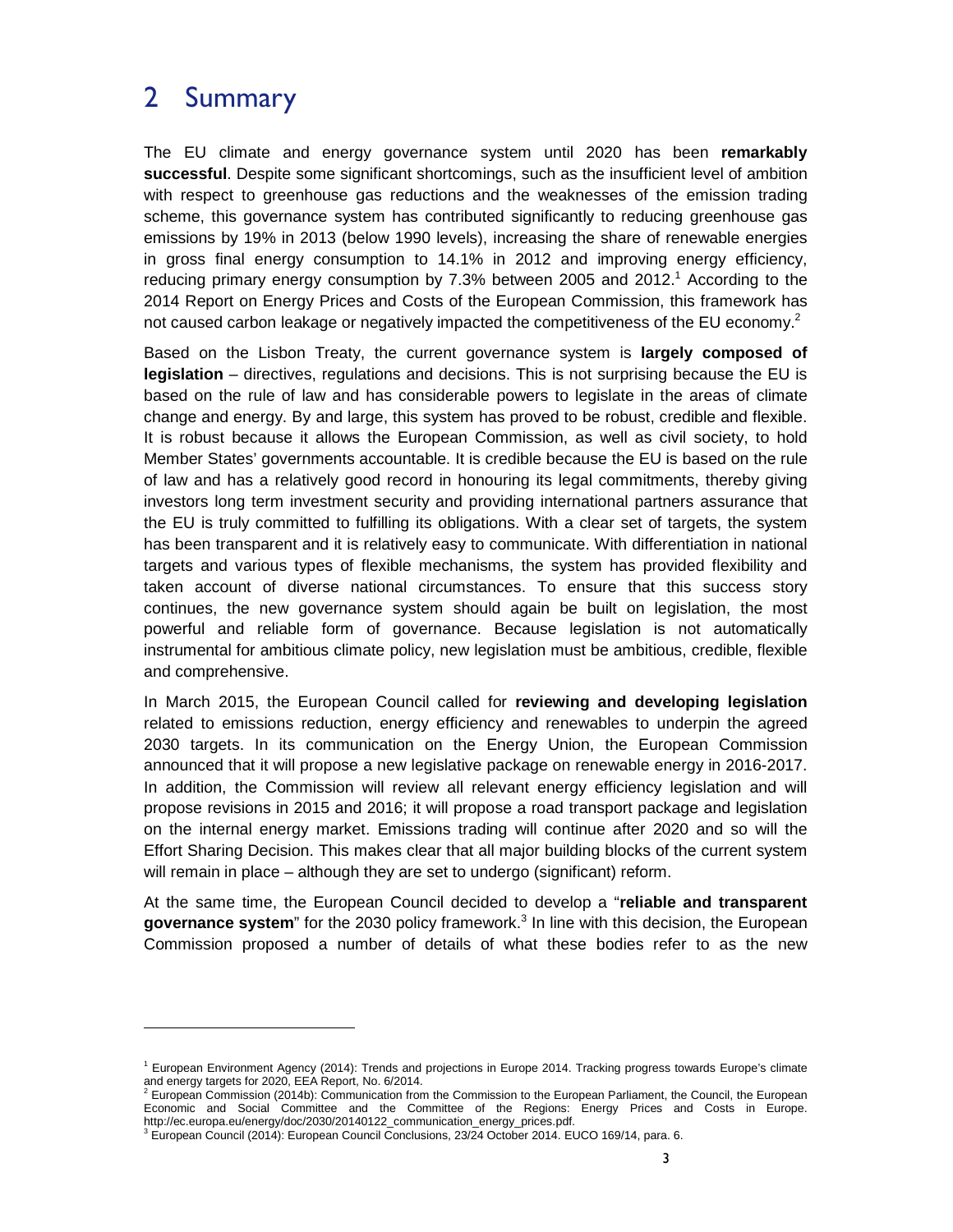"governance framework".<sup>4</sup> However, the proposals are ill-defined and remain ambiguous. To some extent, the proposal seems to suggest a non-binding governance system that is based on political commitments and which resembles the Open Method of Coordination (OMC). Neither the European Council nor the Commission specified the relationship between relevant legislation, up-coming legislative processes and this new governance system. Neither institution stated which aspects of a new governance system will form part of the reformed legislation or will be included in what they call "governance framework".

**A governance system that is largely based on political commitments with no legal basis risks undoing much of the success accomplished by the current system.** By definition, legislation is more credible, in particular if it has a strong enforcement mechanism. An insufficient compliance system would increase the risk that the 2030 targets will not be achieved; it would also undermine the goals set out in the Energy Union Package that calls for fundamental transformation of Europe's energy system and envisages making the EU "the number one in renewable energies".

Discussions on governance are in flux and only at the beginning, but the overall ambition is clearly set out by the European Council: the new governance system must ensure that the 2030 targets are met and it must transform the EU's current energy system. To do so, **the new governance system should be largely composed of the following elements**:

- **Reformed Renewable Energy Directive (RED)** that establishes a common framework for the promotion of renewable energy in the EU, including a robust mechanism that allows for the measurement of contributions from Member States and to hold them accountable for achieving them. In this respect, the RED should include quantified contributions of Member States to the EU target. Unlike national targets, these contributions would not be legally binding and would not entail infringement procedures. Benchmarks are another option to hold Member States accountable, although weaker than quantified contributions enshrined in the RED.
- **Reformed Energy Efficiency Directive (EED)** that maintains the current framework of measures for the promotion of energy efficiency, including a robust system that allows the measurement of contributions from Member States. As such, Member State contributions to the non-binding EU target could be measured by a system similar to the reformed RED. The continuation of the current system of reporting national indicative targets is another (weaker) option.
- **Reformed Effort Sharing Decision (ESD)** that sets in particular minimum level contributions from Member States to the non-ETS reduction targets.
- **Reformed ETS and other existing pieces of legislation**, such as existing legislation on energy efficiency, air quality or internal energy market.

As an important improvement, these laws should merge climate and energy **reporting and planning requirements**. These requirements should be included in the RED **or** the EED; in this case, RED or the EED would make reference to the reporting and planning requirements of the other piece of legislation. The Monitoring Mechanism Regulation (MMR) could be another place to regulate the overall reporting and planning requirements. There is no need to include reporting and planning requirements in legally non-binding documents.

<sup>4</sup> European Commission (2014): A policy framework for climate and energy in the period from 2020 to 2030, Communication from the Commission to the European Parliament, the Council, the European Economic and Social Committee and the Committee of the Regions, COM/2014/015 final.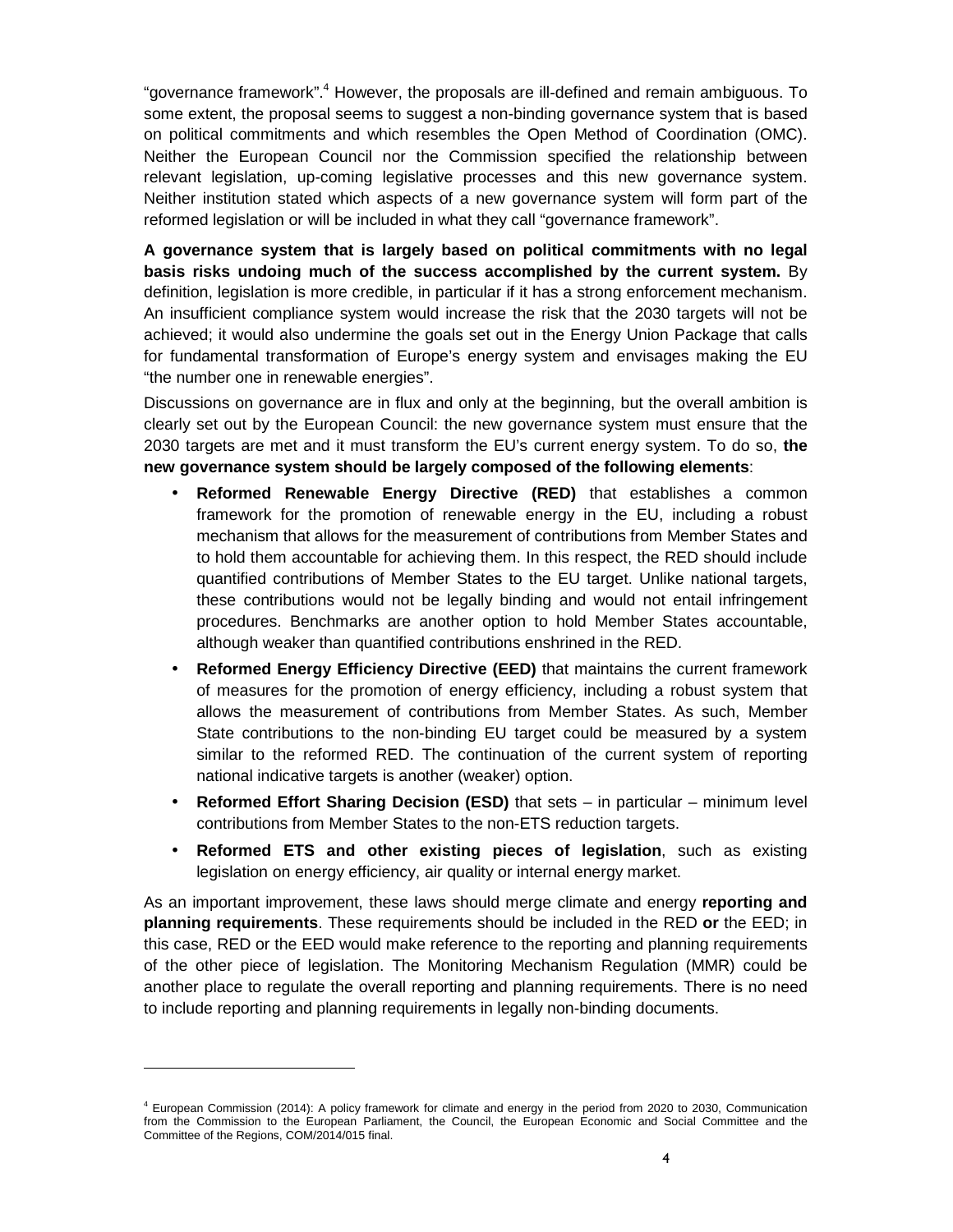Based on comprehensive legislation, this governance system practically covers the entire spectrum of climate and energy policy, **leaving very little or no room for soft or light touch approaches**. In this respect, the discussions on EU climate and energy governance as well as the Energy Union should only prepare the way to a robust, reliable and transparent system.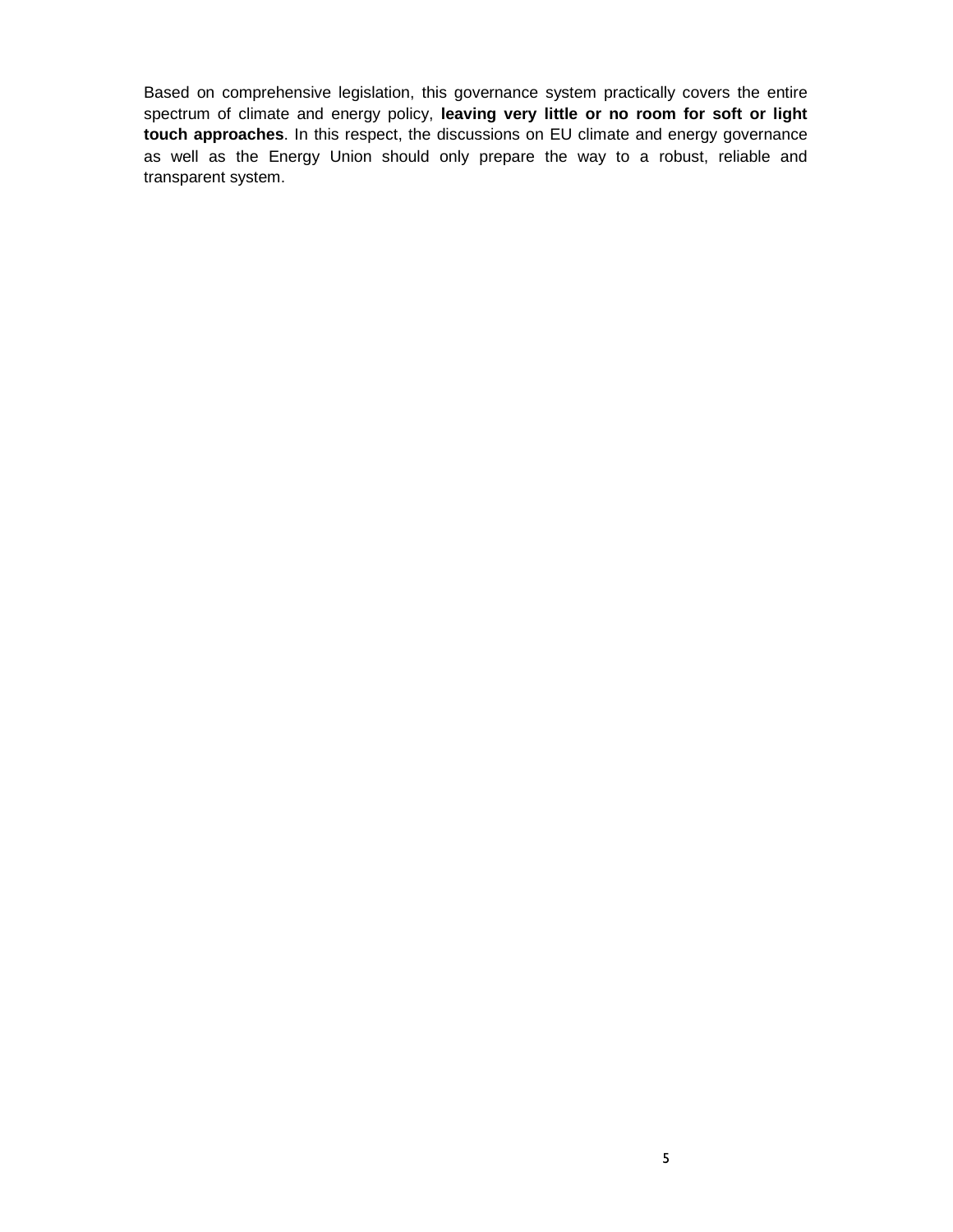## 3 Introduction

In late October 2014, the **European Council agreed on the 2030 climate and energy**  architecture.<sup>5</sup> The agreement contains a target for domestic greenhouse gas reductions of at least 40% compared to 1990. To achieve the overall 40% target, the sectors covered by the EU emissions trading system are expected to reduce their emissions by 43% compared to 2005, other sectors are expected to cut emissions by 30% below the 2005 level. Concerning the non-ETS target, the European Council not only agreed on an overall target for the EU but also on a formula to break down the target to Member State level. The European Council decided that the existing methodology of the 2020 Effort Sharing Decision (ESD) to set the national reduction targets will continue until 2030. Next to these nationally binding targets for greenhouse gas emissions, the European Council adopted targets of at least 27% for renewable energy and energy savings by 2030. While the target on renewable energy is binding for the EU, the energy efficiency target is only indicative. Both targets will not be translated into nationally binding targets. Accordingly, the framework for the energy efficiency target remains the same compared to the current system, while it is significantly different from the current renewable energy system, which is broken down to nationally binding targets.

Partly in response to the lack of binding national targets for renewable energies and energy efficiency, the European Council also took decisions on the **governance system of EU climate and energy policies**. The European Council agreed to develop "a reliable and transparent governance system without any unnecessary administrative burden". The governance system should help ensure "that the EU meets its energy policy goals, with the necessary flexibility for Member States and fully respecting their freedom to determine their energy mix".<sup>6</sup> In more detail, the European Council decided that the governance system will

- "build on the existing building blocks, such as national climate programmes, national plans for renewable energy and energy efficiency";
- "streamline and bring together separate planning and reporting strands";
- "step up the role and rights of consumers, transparency and predictability for investors, inter alia by systematic monitoring of key indicators for an affordable, safe, competitive, secure and sustainable energy system";
- "facilitate coordination of national energy policies and fosters regional cooperation between Member States."<sup>7</sup>

In this context, the European Council also recalled its goal to build an Energy Union aiming at affordable, secure and sustainable energy, as stated in its Strategic Agenda $^8$ , and will keep the implementation of this goal under regular review. In March 2015, the European Council reconfirmed the call for a reliable and transparent governance system.<sup>9</sup> Importantly, however, the **European Council also called for reviewing and developing legislation** related to emissions reduction, energy efficiency and renewables to underpin the agreed 2030 targets.

<sup>5</sup> European Council (2014): European Council Conclusions, 23/24 October 2014. EUCO 169/14.

<sup>&</sup>lt;sup>6</sup> European Council (2014): European Council Conclusions, 23/24 October 2014. EUCO 169/14, para. 6.

<sup>7</sup> European Council (2014): European Council Conclusions, 23/24 October 2014. EUCO 169/14, para. 6, 6.1., 6.2., 6.3.

<sup>&</sup>lt;sup>8</sup> European Council (2014a): Strategic Agenda for the Union in Times of Change, European Council Conclusions 26/27 June 2014, page 5.

<sup>&</sup>lt;sup>9</sup> European Council (2015): European Council Conclusions, 19-20 March 2015, EUCO 11/15.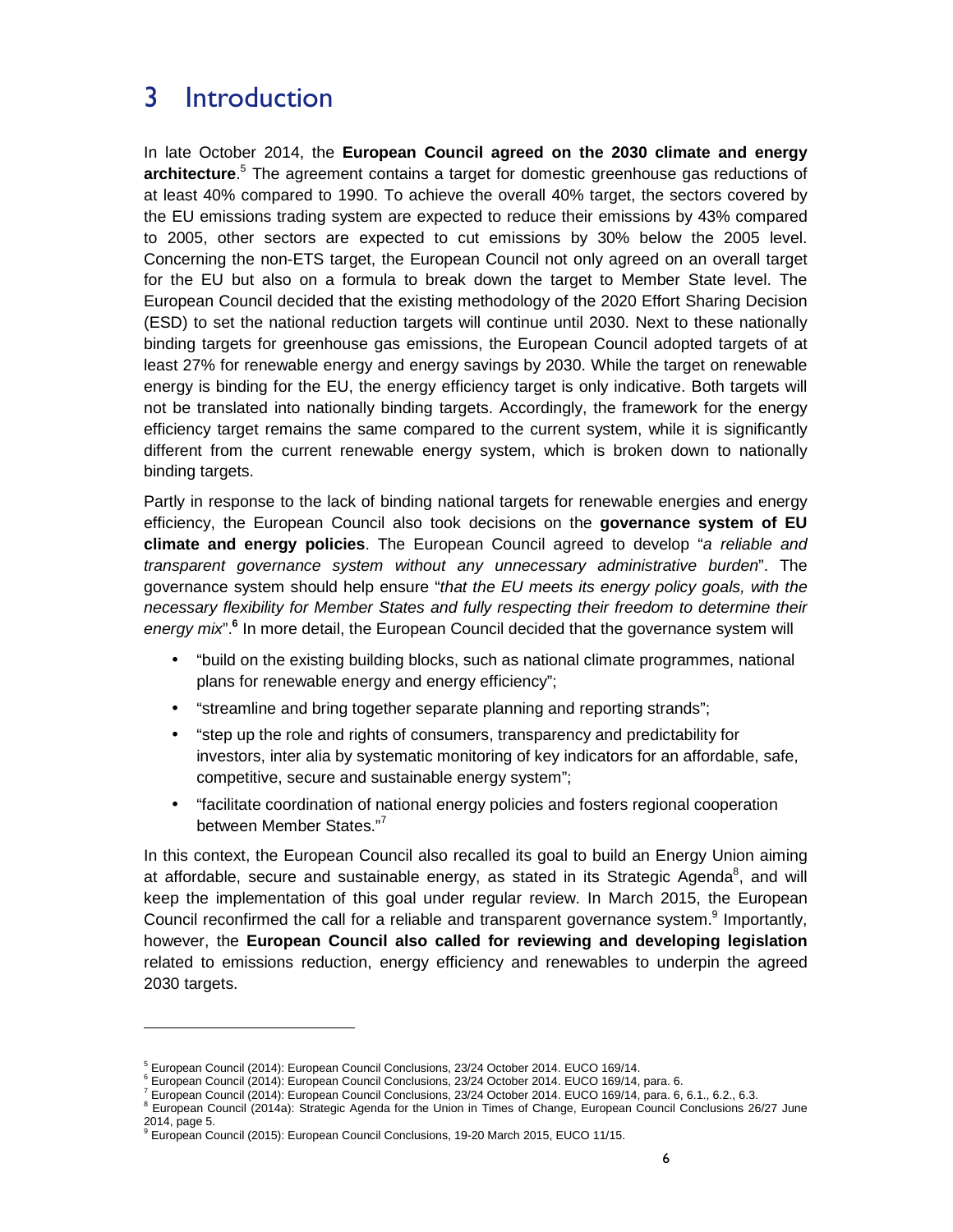In late February 2015, the **European Commission issued a Communication on the**  Energy Union.<sup>10</sup> In this communication, the Commission reiterated important elements of the conclusions of October 2014.<sup>11</sup> More specifically, the Commission stated that the governance process should

- "bring together energy and climate actions as well as actions in other relevant policy areas, leading to more and longer-term policy coherence";
- "secure implementation of the internal energy market and the delivery of the 2030 energy and climate framework";
- "streamline current planning and reporting requirements, avoiding unnecessary administrative burden";
- "deepen the cooperation between Member States, including at the regional level, and with the Commission";
- "improve the data, analysis and intelligence needed to underpin the Energy Union by pooling the relevant knowledge and making it easily accessible to all stakeholders".<sup>12</sup>

In addition, the Commission made concrete proposals for **strengthening bodies tasked with the implementation of the 3rd Internal Energy Market Package**. It called for upgrading the European Networks of Transmission System Operators for Electricity and Gas (ENTSO-E/G). It also proposed to significantly reinforce the powers and independence of Agency for Cooperation of Energy Regulators (ACER). Today, ACER acts primarily through recommendations and has very limited decision-making rights. A strengthened mandate would help ACER to effectively oversee the development of the internal energy market.

Next to these governance discussions, there are **additional work streams with important implications for EU climate and energy governance**. The review of the energy efficiency target in 2020 is one important angle.<sup>13</sup> In addition, the Commission will review all relevant energy efficiency legislation and will propose revisions in 2015 and 2016.<sup>14</sup> Concerning renewable energies, the Commission has stated its intention to propose a new Renewable Energy Package in 2016-2017, which will include legislation to ensure that the 2030 EU target is met cost-effectively.<sup>15</sup> Furthermore, the Commission announced that it will propose a comprehensive road transport package and legislation promoting the completion of the internal energy market.<sup>16</sup>

 $10$  This Communication is another essential document for future energy and climate policies, although it is not an inherent part of the governance debate, as defined by European Council in October 2014 and March 2015.<br><sup>11</sup> European Council in October 2014 and March 2015.

<sup>11</sup> European Commission (2015): Communication from the Commission to the European Parliament, the Council, the European Economic and Social Committee, the Committee of the Regions and the European Investment Bank, A Framework Strategy for

a Resilient Energy Union with a Forward-Looking Climate Change Policy, COM(2015) 80 final.<br><sup>12</sup> European Commission (2015): Communication from the Commission to the European Parliament, the Council, the European Economic and Social Committee, the Committee of the Regions and the European Investment Bank, A Framework Strategy for a Resilient Energy Union with a Forward-Looking Climate Change Policy, COM(2015) 80 final, pages 7/8.<br><sup>13</sup> In October 2014, the Funcation Care Care Links Change Policy, COM(2015) 80 final, pages 7/8.

In October 2014, the European Council agreed to review the energy efficiency 2030 target in 2020, having in mind an EU level of 30 %. According to the Energy Union Package of February 2015, the Commission will propose priority sectors in which significant energy-efficiency gains can be reaped, and ways to address them at EU-level, with the EU and the member States

focusing their regulatory and financial efforts on the sectors.<br><sup>14</sup> European Commission (2015): Communication from the Commission to the European Parliament, the Council, the European Economic and Social Committee, the Committee of the Regions and the European Investment Bank, A Framework Strategy for a Resilient Energy Union with a Forward-Looking Climate Change Policy, COM(2015) 80 final, page 20, para. 9.

<sup>15</sup> European Commission (2015): Communication from the Commission to the European Parliament, the Council, the European Economic and Social Committee, the Committee of the Regions and the European Investment Bank, A Framework Strategy for a Resilient Energy Union with a Forward-Looking Climate Change Policy, COM(2015) 80 final, page 21, para. 13.<br><sup>16</sup> European Commission (2015): Carracterization with a Forward-Looking Climate Change Policy, COM(2015) 80 fin

<sup>16</sup> European Commission (2015): Communication from the Commission to the European Parliament, the Council, the European Economic and Social Committee, the Committee of the Regions and the European Investment Bank, A Framework Strategy for a Resilient Energy Union with a Forward-Looking Climate Change Policy, COM(2015) 80 final, page 21, para. 11.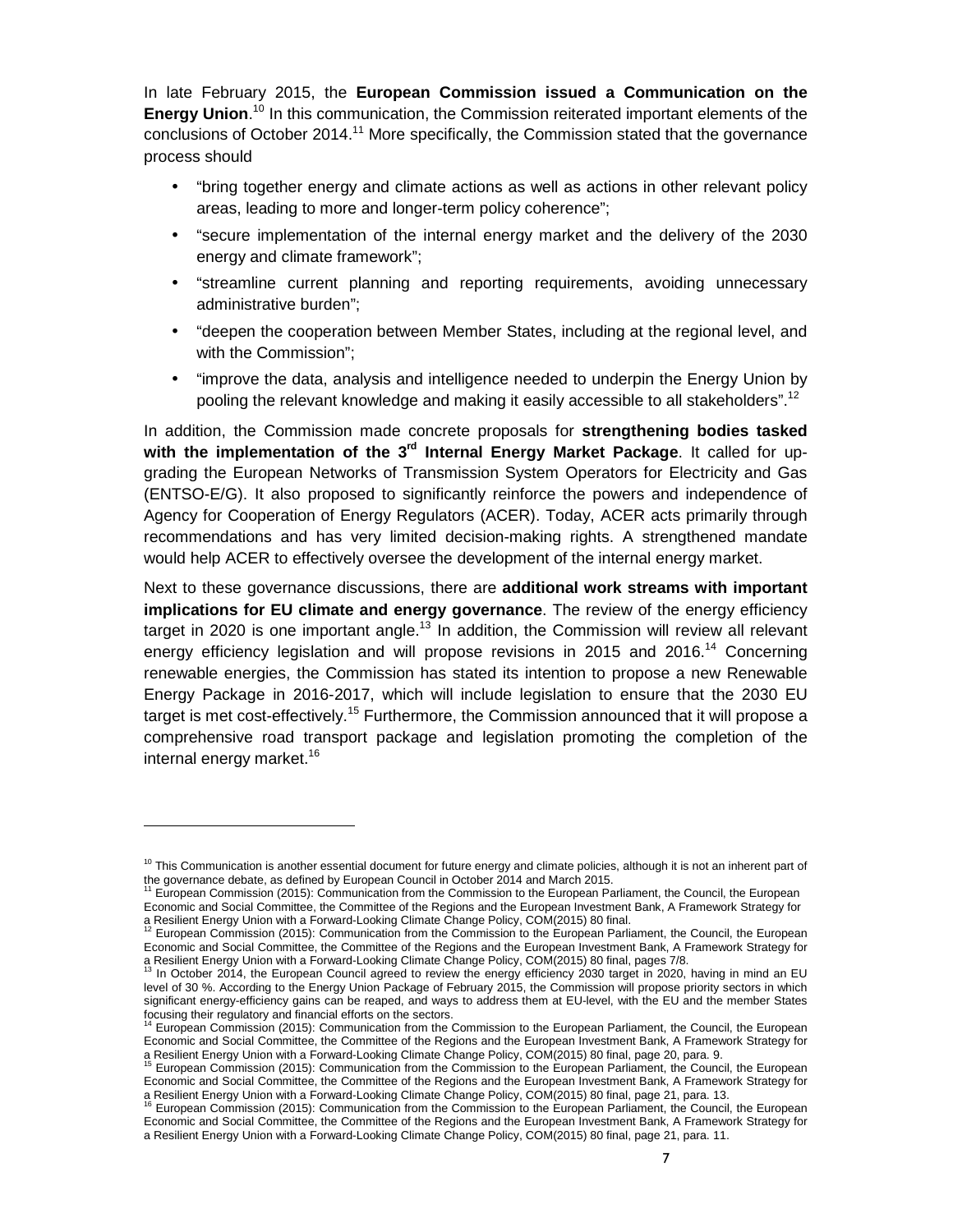Against this backdrop, this **paper discusses options and requirements for an effective governance framework for climate and energy policy after 2020**. Within its limited scope, the paper does not analyse details of a new governance system but discusses its architecture. The paper is the third in a series of Ecologic Institute papers on EU climate and energy governance. In June 2014, the Ecologic Institute presented a paper that provides a more general overview of key issues raised by the proposed new governance framework for the EU's 2030 climate and energy policy. In October 2014, Ecologic Institute wrote a second paper that explored the "gap issue", i.e. what happens if Member States are not on track to contribute sufficiently to the overall EU targets.

# 4 Effective Governance after 2020

What is governance and what is effective governance? There are **various definitions of the term "governance"**. The Oxford Dictionary defines governance as "the activity of governing a country or controlling a company or an organization; the way in which a country is governed or a company or institution is controlled".<sup>17</sup> Bevir describes governance as "all processes of governing, whether undertaken by a government, market or network, whether over a family, tribe, formal or informal organization or territory and whether through laws, norms, power or language."<sup>18</sup>

For the **purpose of this paper, the term "governance" encompasses rules, processes and institutions that take part in making EU climate and energy policies**. It also includes the relationships of the actors involved (and their respective obligations towards each other) and the procedures that define their interactions. As such, the current climate and energy governance system is largely composed of legislation, and only to a limited extent of legally non-binding documents, such as (European) Council conclusions or resolutions of the European Parliament. This is not surprising because the EU is based on the rule of law and has considerable powers to legislate in the areas of climate change and energy.

In the context of the discussions on EU climate and energy policies for 2030, the term "governance" has become a central theme, although neither the European Council nor the European Commission have defined the term. In the face of it, the term remains vague and ambiguous, leaving ample room for interpretation. However, **effectiveness, compliance, reporting and planning have emerged as central governance issues**. These issues are the central themes of what the EU discusses under the heading "governance", largely because there is an agreement according to which Member States will not have to meet national targets on renewable energy and energy efficiency in 2030.

<sup>&</sup>lt;sup>17</sup> Oxford Learners Dictionary, http://www.oxfordlearnersdictionaries.com/definition/english/governance.

<sup>&</sup>lt;sup>18</sup> Bevir, Mark (2013). Governance: A very short introduction. Oxford, UK: Oxford University Press. Hufty offers a similar definition. According to Hufty, governance relates to "the processes of interaction and decision-making among the actors involved in a collective problem that lead to the creation, reinforcement, or reproduction of social norms and institutions.", Hufty, Marc (2011): Investigating Policy Processes: The Governance Analytical Framework (GAF). In: Wiesmann, U., Hurni, H., et al. editors. Research for Sustainable Development: Foundations, Experiences, and Perspectives.. Bern: Geographica Bernensia: 403–424.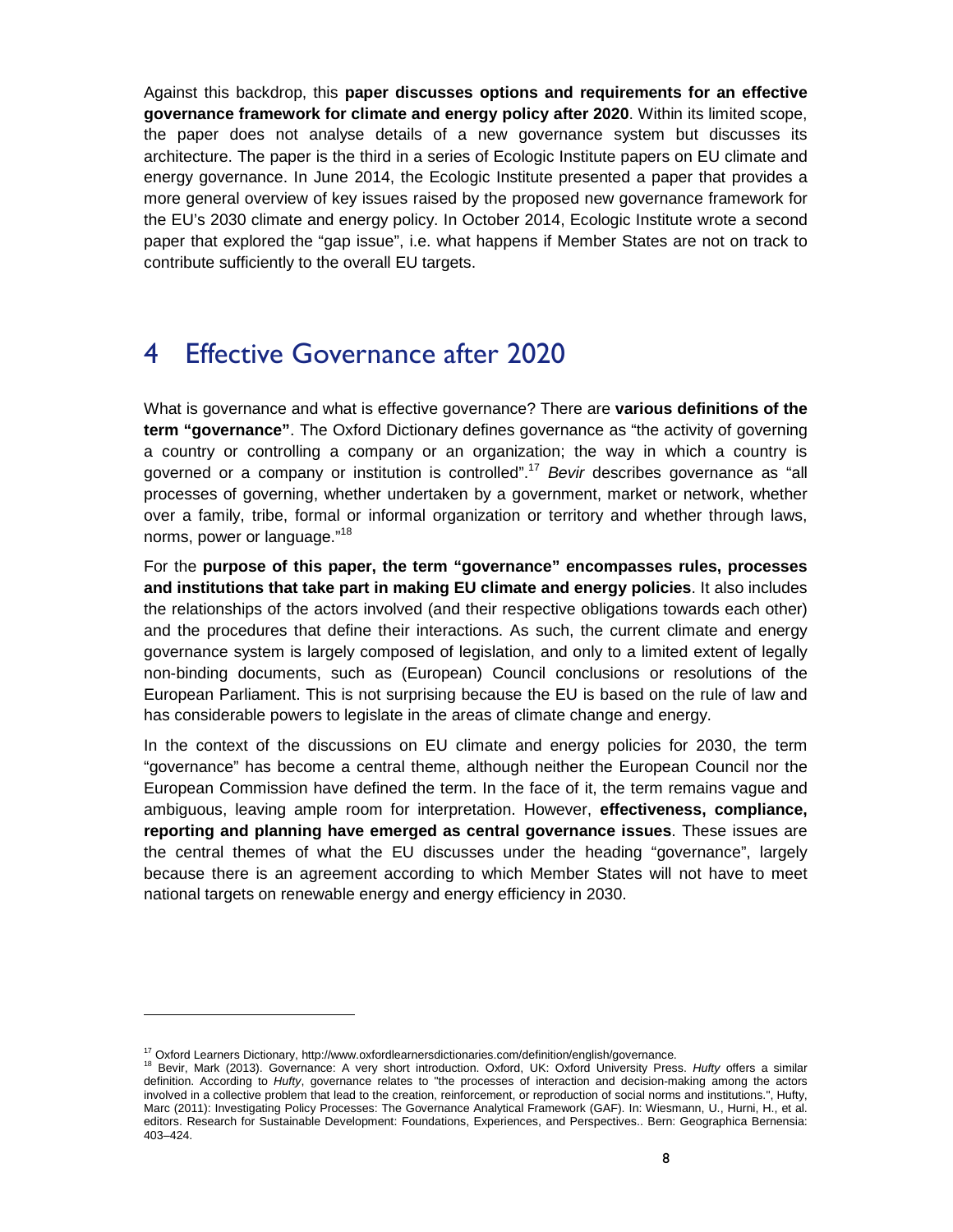## 4.1 Effectiveness and Compliance

The (new) governance system must help implement the internal energy market and the delivery of the 2030 energy and climate framework, notably the targets on greenhouse gas reductions, renewable energy, energy efficiency and interconnectors. Compliance and effectiveness are among the more contested issues. First, there is the issue of assessing contributions of Member States to the EU targets on renewable energy and energy efficiency. Member States disagree on how to evaluate their contributions to the overall EU targets. Second, there is no agreement between Member States on how to address an implementation gap.

### 4.1.1 How to assess Member States policies and contributions?

The **European Council** decided in October 2014 that the overall EU targets on renewable energies and energy efficiency would not be translated into nationally binding targets; Member States would be free to set their own higher targets. While the European Council decided that the overall EU target on renewable energies "**will be fulfilled through Member States contributions guided by the need to deliver collectively the EU target**", the European Council did not elaborate on how Member States should contribute to the EU energy efficiency target.

In the (probable) absence of national targets, it is not clear **how to assess policies and contributions of Member States**. How are Member States held to account and how is implementation of the overall EU targets on energy efficiency and renewable energies ensured when Member States have not committed to any type of national target? There are a number of options – other than national targets – to evaluate contributions of Member States:

- **Quantified contributions set in legislation or by the European Commission:** One option is that a revised RED or EED would include quantified contributions of Member States to the EU target. As another option, the new RED or EED could mandate the Commission to set quantified contributions, possibly in consultations with Member States (Comitology). This top-down approach would be similar to the current RED, but would have the important difference that contributions would not be legally binding. If Member States do not fulfil their contribution, there would not be infringement procedures but other sanctions, which the RED and EED would further specify. Sanctions could include, for example, a report from the Commission outlining further measures. As a considerably weaker option, it is also possible that a political document includes quantified contributions.
- **Country-specific benchmarks:** Country-specific benchmarks for individual Member States are another option. Such benchmarks would work with country-specific, quantified criteria, such as the potential in renewable energy and energy efficiency, investment capacities and GDP/capita. Member States would have to apply these criteria when quantifying their contributions. In consequence, country-specific benchmarks would specify national contributions indirectly, possibly to an extent that Member States would effectively have only very limited discretion in quantifying their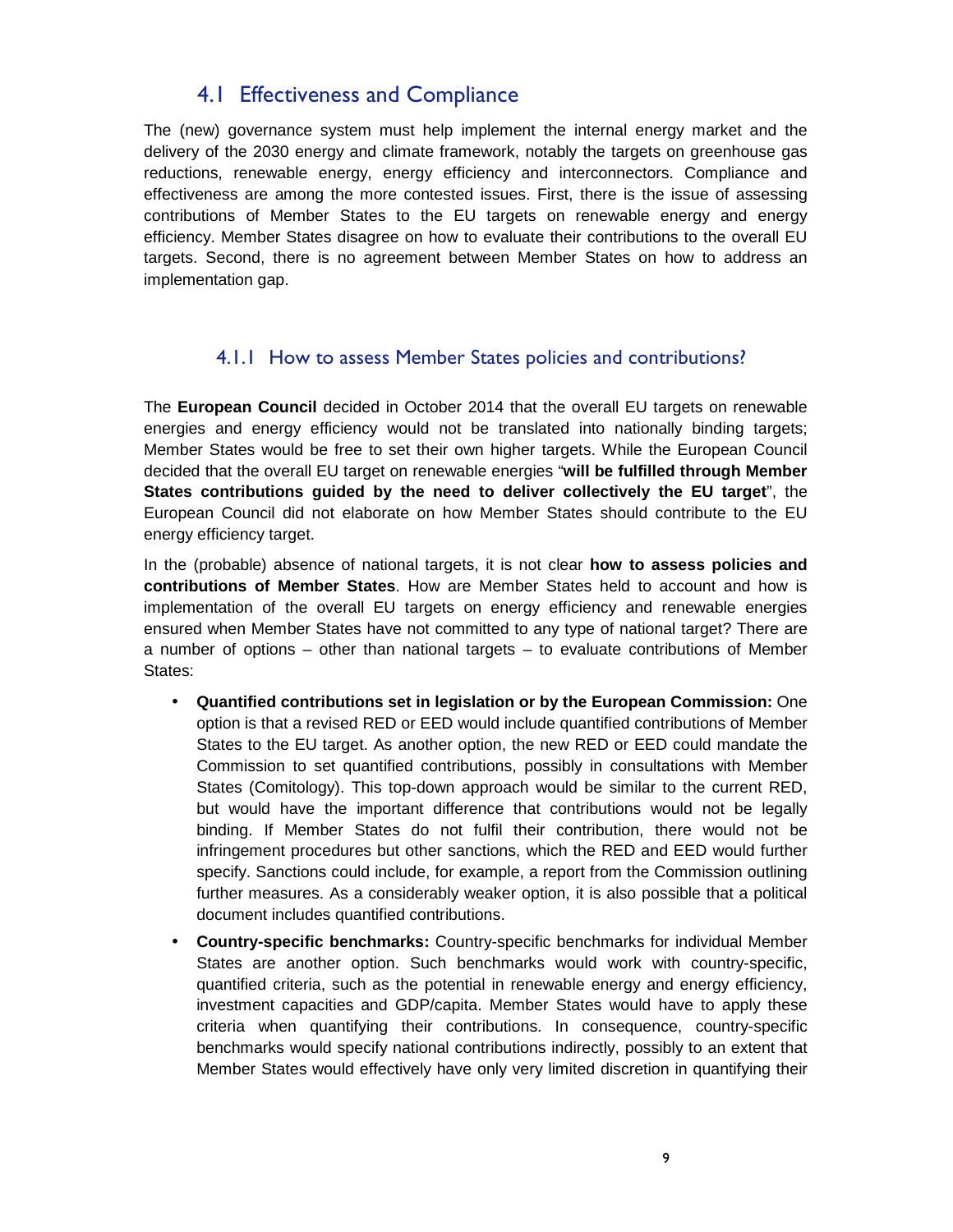contributions. In contrast to the previously mentioned option, country-specific benchmarks would entail a bottom-up approach, where Member States define and pledge their contribution.<sup>19</sup> A reformed RED and EED, respectively, could include such benchmarks or could mandate the European Commission to develop and/or adopt benchmarks, possibly applying Comitology. Although enshrined in legislation, benchmarks would not automatically be legally binding in the sense that noncompliance could trigger infringement procedures.

• **General benchmarks:** Instead of country-specific benchmarks, contributions of Member States could be evaluated applying general benchmarks. These general benchmarks could include criteria similar to those above but would only refer to the EU as a whole. Such benchmarks could be included in the RED or EED directly; alternatively, the European Commission could be mandated to develop and/or adopt such benchmarks. General benchmarks would give Member States more leeway to quantify pledges.

This system would be somewhat similar to Article 3 of the EED. According to this provision, Member States make pledges in line with the EU target. Accordingly, Member States would pledge publically quantified contributions (not targets). These contributions would take account of the EU targets and national circumstances, such as GDP evolution, cost-effectiveness or energy imports and exports (Article 3.1. EED). The Commission would review these contributions, applying a process similar to Article 3.3. EED, according to which the Commission sums up national contributions and compares national contributions with the EU targets. The Commission proposes new measures and policies in case Member States' contributions are insufficient to meet the EU targets.

• **Plans and Reviews:** Member States publish energy plans that contain policies and measures but not specific pledges. These plans could include forward-looking trajectories, indicating trends of renewable energy, energy efficiency and emission. They would not necessarily contain quantified contributions of sectors and countrywide goals to which the Member States could be held to account. Plans would be more descriptive than normative. The European Commission could review these plans but would lack a solid evaluation basis, in particular if plans are not established in line with agreed rules or guidelines.

The **first option (quantified contributions)** is similar to the 2020 system of setting national targets under the RED, but only in content and not in legal terms. Under this proposal, contributions of Member States to meeting the EU targets would be transparent; the overall performance of the EU would become equally transparent. While this proposal appears particularly effective in supporting the EU in meeting its 2030 targets, political reality seems to suggest that this proposal is not viable.

**The second option (country-specific benchmarks)** entails a bottom-up approach, where Member States pledge their contributions in line with country-specific, quantified criteria. Although this system is a bottom-up approach, it would restrict Member States' discretion considerably because contributions must meet country-specific, quantified criteria. As such, this system is transparent and allows holding Member States to account.

<sup>&</sup>lt;sup>19</sup> Held, Anne, Mario Ragwitz, Gustav Resch et al. (2014): Implementing the EU 2030 Climate and Energy Framework - a closer look at renewables and opportunities for an Energy Union, Issue Paper No. 2, Dialogue on a RES policy framework for 2030, p. 6.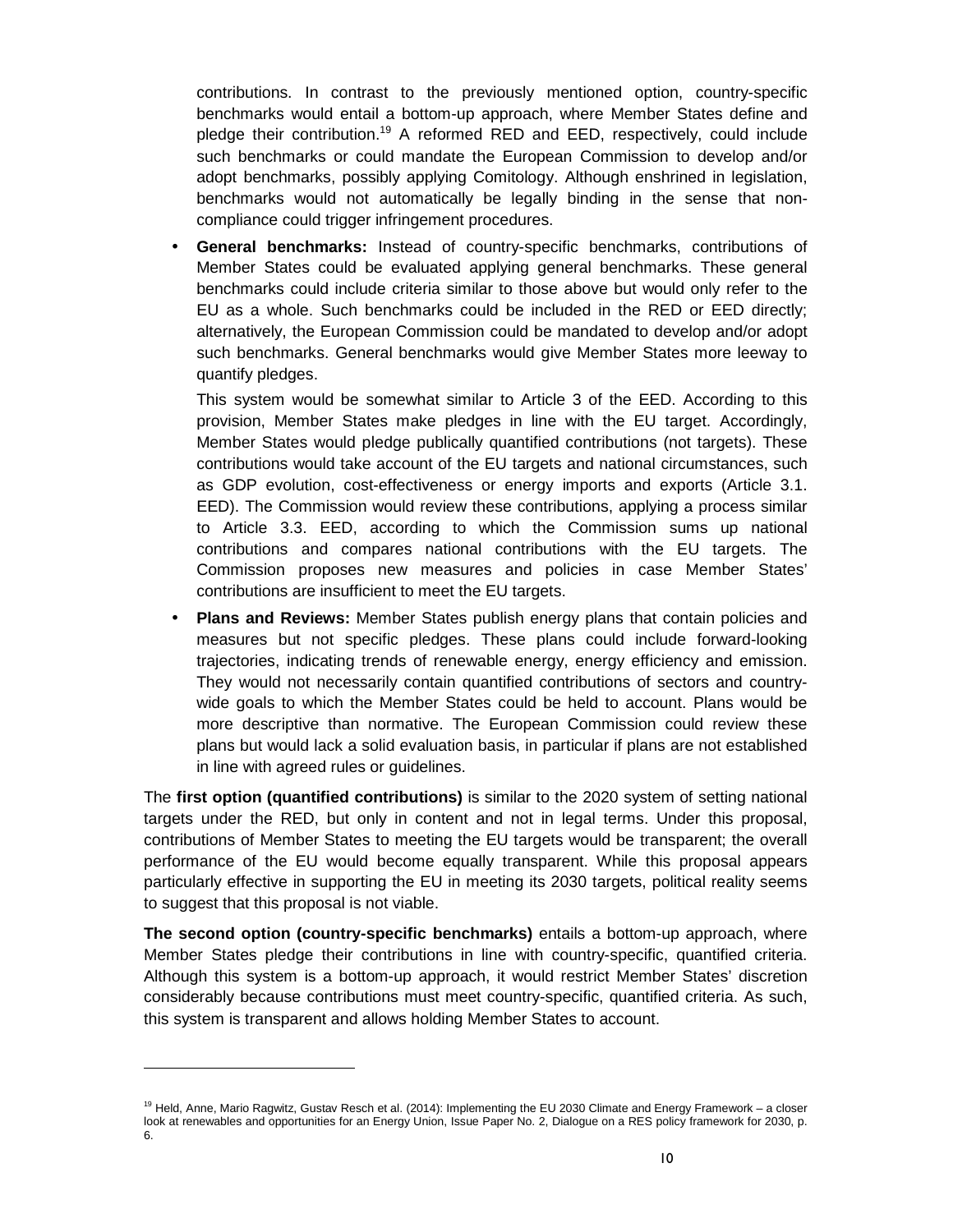The **third option (general benchmarks)** gives Member States wider discretion in defining their contribution to the EU targets. In this sense, it is less rigid than country-specific benchmarks and gives the Commission a weaker mandate to ensure Member State compliance. It makes contributions of Member States transparent and demonstrates whether the EU as a whole is on track in meeting its targets on renewable energies and energy efficiency. However, experience with the EED pledge system shows that holding Member States to account individually is difficult in this system. In its Communication on energy efficiency of July 2014, for example, the Commission only called on Member States to "work equally hard to implement fully the agreed legislation"; in this case, the 20% target can be achieved without additional measures.<sup>20</sup>

Concerning the **fourth option (plans and reviews)**, proponents of a so-called light touch governance framework seem to suggest that only national plans should be used to assess Member State contributions. The UK and Czech Republic, for example, proposed that plans should "only be sufficient to enable an assessment of collective progress, and should be significantly less prescriptive than is currently the case under the 2020 climate and energy package".<sup>21</sup> In this vein, the energy plans should include projections indicating how much low-carbon generation (including renewable energy) and energy efficiency may result from policies and proposals to reduce emissions. If they only contain indicative projections, plans are considerably weaker than quantified benchmarks or targets. Projections as such are not a political commitment and have no normative power; they simply suggest a scenario depending on a variety of assumptions. As such, they are inadequate to hold Member States to account when they are off-track. This would be particularly true if plans were not public.

|                                    | Transparent      | Credible         | Politically viable |
|------------------------------------|------------------|------------------|--------------------|
| <b>Quantified contributions</b>    | $^{+++}$         | $^{+++}$         | ---                |
| <b>Country-specific benchmarks</b> | $^{+++}$         | $^{\mathrm{++}}$ | --                 |
| <b>General benchmarks</b>          | $^{\mathrm{++}}$ | $^{\mathrm{++}}$ | --                 |
| <b>Plans and Reviews</b>           | --               | --               | $^{++}$            |

This **table summarises** the advantages and disadvantages of the different proposals<sup>22</sup>:

#### 4.1.2 Implementation and Compliance

1

Implementation and compliance is another **contested issue**. The UK and Czech Republic called for a "light touch governance system" that focuses on collective delivery of EU energy goals while reflecting the need for national flexibility. The proposal stresses the assisting role of the European Commission and contains no provision on what happens when national

<sup>&</sup>lt;sup>20</sup> European Commission (2014a): Communication to the European Parliament and the Council: Energy Efficiency and its contribution to energy security and the 2030 Framework for climate and energy policy COM(2014) 520 final, 23 July 2014. UK and Czech Republic non-paper, European Governance of EU Energy Policy Goals, 8. January 2015.

<sup>&</sup>lt;sup>22</sup> Note that each the effectiveness and political feasibility of each option largely depends on its specific design details. For this reason, the table can only give an illustrating overview.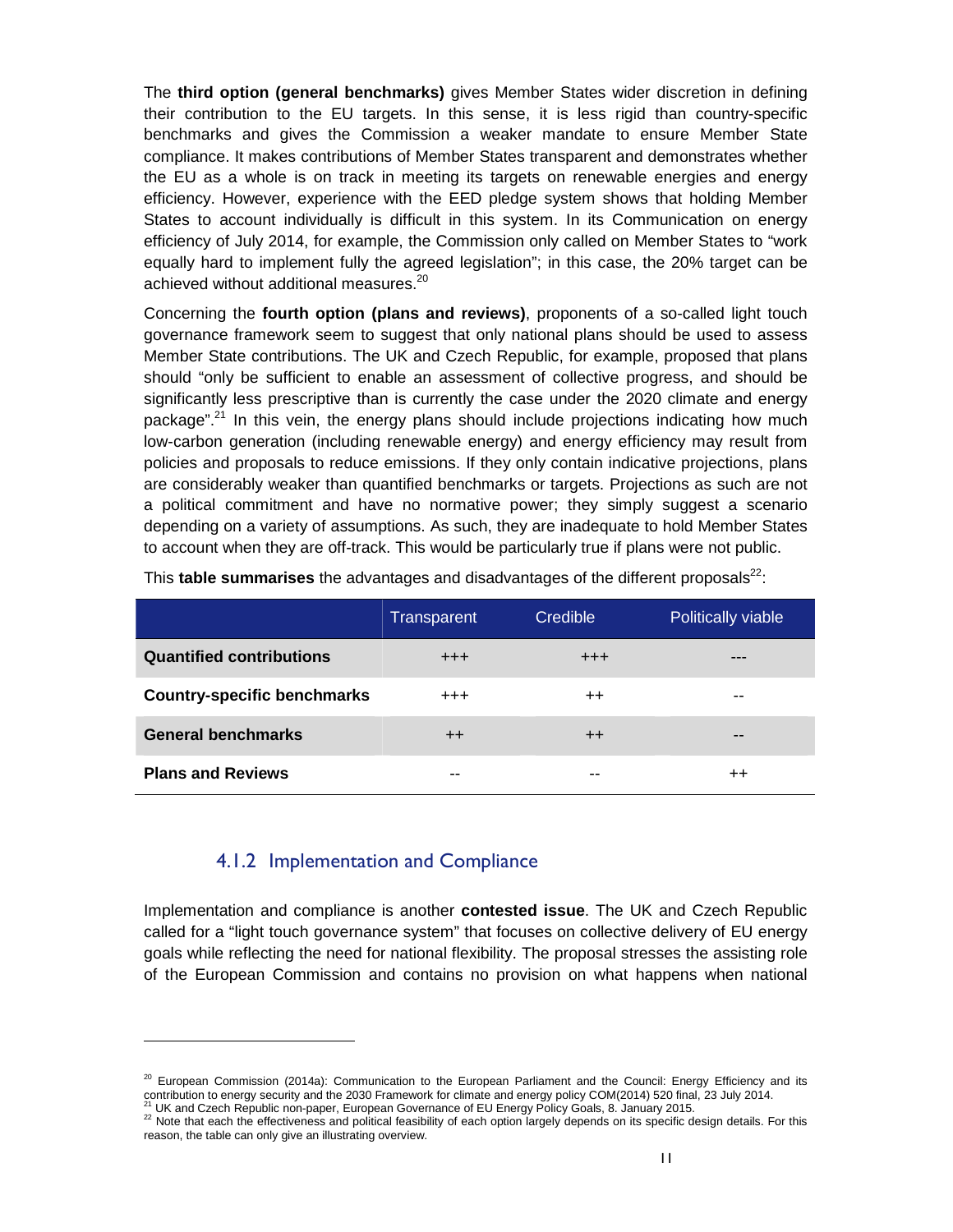plans are insufficient to meet the overall EU targets.<sup>23</sup> Germany called for a system that is not "merely a soft law process without any differentiation for areas with targets".<sup>24</sup> The European Commission proposed a governance framework that would be built largely on "National plans for competitive, secure and sustainable energy"; these plans would be developed through an "iterative process" that is based on detailed guidance from the Commission and consultation with neighbouring countries. A deeper iterative process would take place with the Member States concerned, if the Commission considers plans insufficient.<sup>25</sup>

The current governance system offers a number of **important lessons** in this respect.

- **Accountability:** To be successful, the 2030 governance system must allow holding Member States' governments to account. The EU as such cannot reach targets and cannot be held to account if targets are not met, i.e. achieving EU targets obviously depends on Member State action. It is inconceivable how Member States could be held to account if the governance system does not allow for a verification of national contributions to EU targets. There is empirical evidence that accountability through targets has contributed to climate and energy policies' success in the past. For example, the renewable target has considerable political weight and has shaped energy policies: Between 1995 – 2000, when there was no regulatory framework in place, the share of renewable energy in EU final energy grew by only 1.9% per year, but it grew by 4.5% between 2001 and 2010 when the indicative and voluntary targets were adopted. With legally binding national targets (from 2009 onwards), the growth accelerated further.<sup>26</sup>
- **Legal basis:** The EU is based on the rule of law, as enshrined in Article 2 TFEU. As such, EU laws demonstrate the highest possible political commitment of the EU, providing for high levels of credibility and certainty. Because the EU has a relatively good record in honouring its legal commitments $27$  and because the EU has demonstrated that legal obligations are a crucial element in its policy making, the new governance framework must be founded in law to give investors long term investment certainty and provide international partners assurance that the EU is truly committed

facts on the ground change, which is sensible when planning over such a long period" (para. 9).  $24$  German non-paper on the "Energy Union", 2015,

Klessmann. 2013. "Discussion Paper: The Need and Necessity of an EU-Wide Renewable Energy Target for 2030". European Copper Institute, Ecofys. http://www.ecofys.com/files/files/eci-ecofys-2013-necessity-of-an-euwide-

renewable-energy-target-for-2030.pdf.<br> $^{27}$  It is difficult to measure

<sup>&</sup>lt;sup>23</sup> UK and Czech Republic non-paper, European Governance of EU Energy Policy Goals, 8. January 2015: "The Commission should, in co-operation with Member States, draft high level guidance to ensure that there is a reasonable degree of consistency in the content of national plans across different Member States. This need only be sufficient to enable an assessment of collective progress, and should be significantly less prescriptive than is currently the case under the 2020 climate and energy package. The Commission should assist Member States to develop their National Plans where assistance is needed, but should adopt a light touch where Member States already have equivalent plans in place" (para. 13). "Member States' National Plans should be transparent and developed in consultation with stakeholders. Member States should submit their National Plans to the Commission and as necessary hold bilateral discussions on the content of their National Plans. This should be with a view to informing a Commission assessment of the EU's collective progress towards EU energy policy goals. The Commission should report on this to the Council no less than every three years" (para. 14). "Therefore the Plans should also include projections for how much low carbon generation (including renewable energy) and energy efficiency may result from policies and proposals to reduce emissions, while recognising the inherent technological and other uncertainties involved in projecting impacts over long periods. In this vein, Member States must have opportunities to review and adapt their plans and policies as circumstances and

https://drive.google.com/file/d/0Bzzk5QQezBErTFNQQ2ZjMVpBYUU/view?pli=1.<br><sup>25</sup> European Commission (2014): A policy framework for climate and energy in the period from 2020 to 2030, Communication from the Commission to the European Parliament, the Council, the European Economic and Social Committee and the

Committee of the Regions, COM/2014/015 final, p. 13.<br><sup>26</sup> Meyer-Ohlendorf, Nils, Matthias Duwe, Katharina Umpfenbach et al. (2014): The Next EU Climate and Energy Package – EU Climate Policies after 2020, Study, Ecologic Institute, p. 20, with reference to Vos, Rolf de, Thomas Winkel, and Corinna

It is difficult to measure implementation and enforcement. A growing number of infringement procedures, for example, could indicate weak Member State compliance but it could also show that the Commission has taken a more rigid approach to enforcement. It could also hint that civil society submits more complaints to the Commission.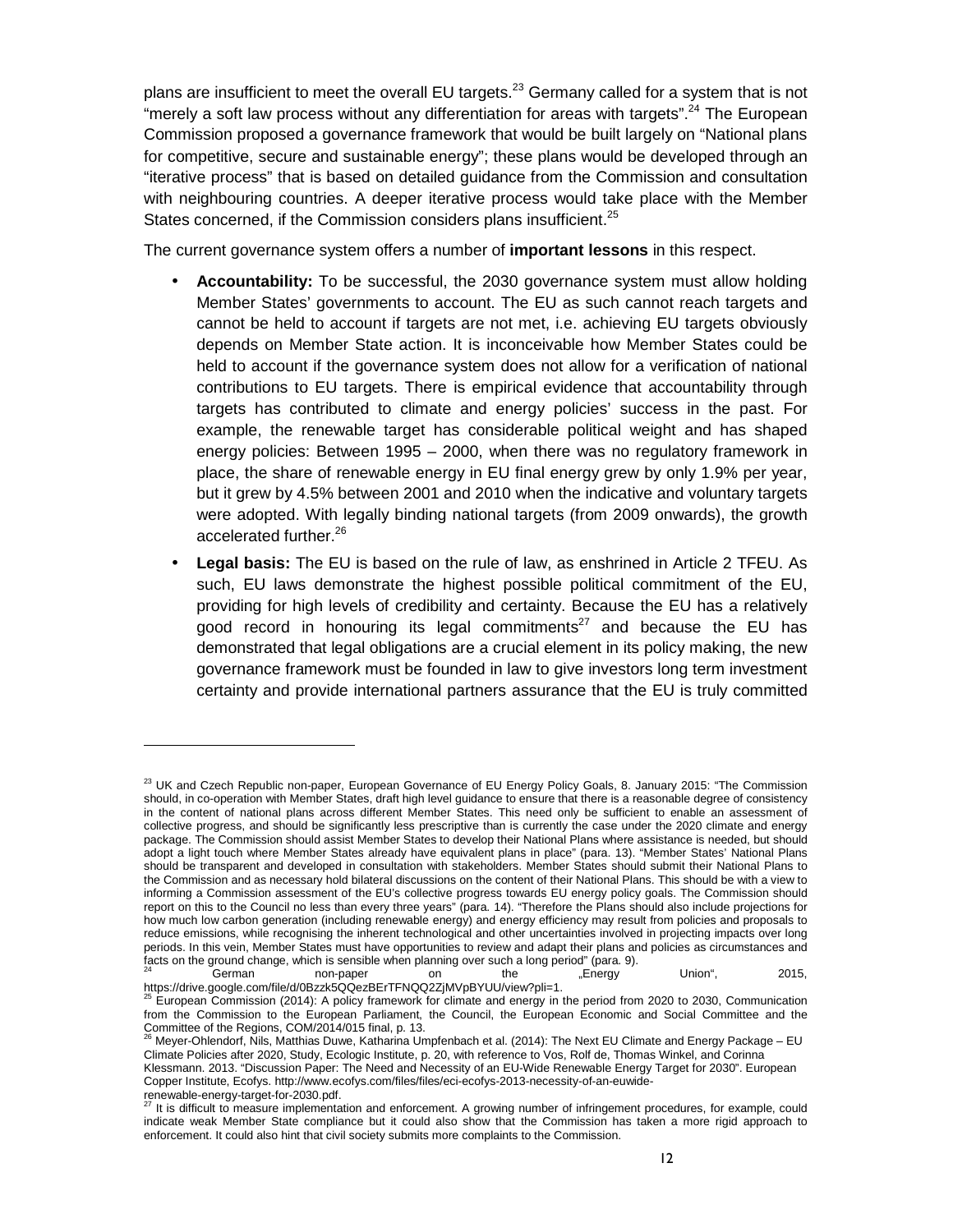to its own obligations.<sup>28</sup> In contrast, investors and international partners would perceive a loose framework largely based on political agreements as a lack of commitment.

- **Minimum content of legislation:** Legislation should contain minimum rules on the development and assessment of Member State action and progress. The example of the National Allocation Plans (NAPs) under the ETS shows that the assessment of the NAPs depends largely on the quality of the underlying legal basis.<sup>29</sup> For this reason, the legal framework should specify the mandate of the European Commission. Without specific guidance, the assessment of national energy plans could be open to legal challenge by Member States.<sup>30</sup>
- **Enforceable:** The EU has various means of enforcing commitments and obligations. They range from infringement procedures, to the Open Method of Coordination (OMC), to simply naming implementation gaps. Infringement procedures have their shortcomings; in particular the duration of the procedures and limited flexibility can cause problems. Court cases can last for years, weakening compliance considerably. Despite these shortcomings, infringement procedures have the great advantage that Member States take them seriously, creating strong incentives to implement EU law. Importantly, the power of the European Court of Justice to levy fines against Member States gives the national treasury departments an incentive to ensure compliance with EU law. $31$

In light of these experiences, there is a strong case to **maintain the current implementation system** that is accountable, transparent, enforceable and credible. This system gives the Commission a strong mandate to hold Member States to account. On the basis of this mandate, the Commission is entitled to monitor or enforce the implementation of relevant EU legislation.

The **Open Method of Coordination** is an alternative under consideration. In contrast to the current system, OMC is arguably more decentralised, less hierarchical and possibly more flexible. It is based principally on (1) joint defining of objectives (adopted by the Council); (2) joint measurement (statistics, indicators, guidelines); and (3) benchmarking, i.e. comparison of the Member States' performance and exchange of best practices (monitored by the Commission). As such, OMC resembles many elements of the iterative process that the European Commission proposed in early 2014.

However, **OMC is considerably weaker than the current system**. OMC suffers from a lack of accountability because it gives the Commission a feeble mandate and is considerable less transparent than the current system that is based, among others, on enforceable reporting

 $28$  It is clear that the EU and its Member States are committed internationally to specific reductions in greenhouse gas emissions but a looser framework for renewable energies and energy efficiency could be perceived as lack of ambition to decarbonize the economy.<br><sup>29</sup> The Co

The Court of First Instance concluded that "where there is no Community rule which prescribes clearly and precisely the form and methods which Member States must use to ensure the effectiveness of directives, it is for the Commission to prove […] that the instruments used by the Member States are contrary to [EU] law" and that when the EU and its Member States "share competence in an area, it is for the Commission to prove the extent to which Member States' powers are limited.", European Commission (2008): Report from the Commission on Subsidiarity and Proportionality, COM(2008) 586 final, 26.9.2008, para.

<sup>4.4.</sup>  <sup>30</sup> Wyns, Tomas, Arianna Khatchadourian and Sebastian Oberthür (2014): EU Governance of Renewable Energy post-2020 – risks and options, A report for the Heinrich-Böll-Stiftung European Union, December 2014, p. 30.<br><sup>31</sup> Client-Earth (2014): ELL Climate, 8, Energy Causes (2014): Client-Böll-Stiftung European Union, December 2014, p. 30.

<sup>31</sup> Client Earth (2014): EU Climate & Energy Governance Health Check - Looking back to 2020 and forward towards 2030, http://www.clientearth.org/reports/141127-eu-climate-and-energy-governance-health-check.pdf.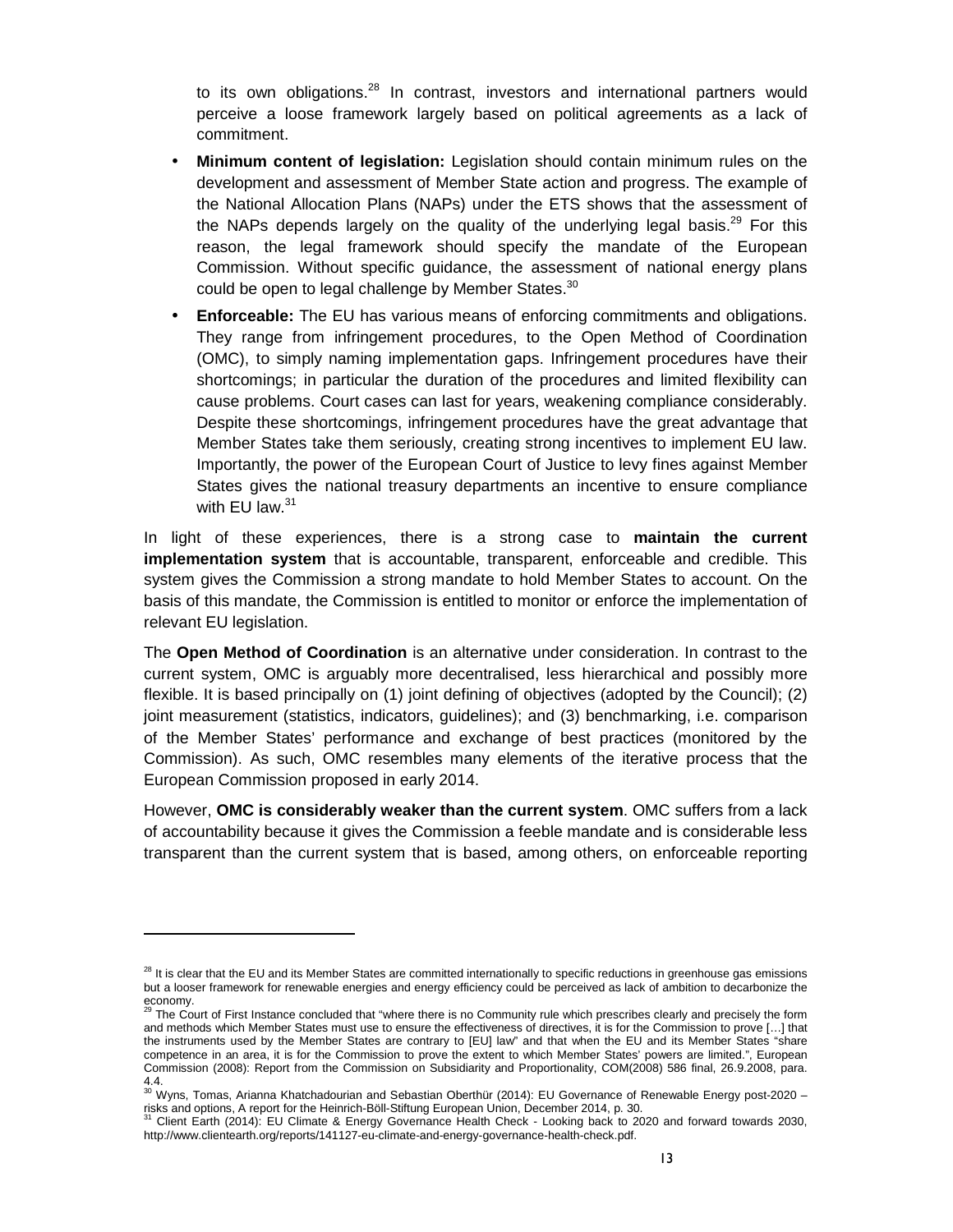requirements.<sup>32</sup> In addition, the European Parliament, the only directly elected institution of the EU, is likely to play a considerably weaker role in a system that resembles OMC.

## 4.2 Planning and Reporting

A key element for an effective climate and energy governance are means to communicate nationally specific strategies and policies and using them to chart ahead ex-ante and measure progress ex-post. The current legislative framework contains a whole suite of different tools and requirements for Member States to communicate plans and progress. All requirements are laid down in EU legislation; none are based on a political document. Specific implementation of these has evolved over time and is further specified by established practices and guidance provided by the European Commission.

## 4.2.1 Current planning and reporting system

The following table gives an **overview of existing reporting and planning requirements** under the main pieces of relevant legislation. The Figure below provides a visual representation of the underlying legislative structure and its main parallel reporting strands.

| <b>Full title</b><br>(legislation)                                                   | Reporting output requirements                                                                                                                                                                                                                                                                                                                                                                                                                                                                                                                                                                                                                                                                                                                                                                                                           |
|--------------------------------------------------------------------------------------|-----------------------------------------------------------------------------------------------------------------------------------------------------------------------------------------------------------------------------------------------------------------------------------------------------------------------------------------------------------------------------------------------------------------------------------------------------------------------------------------------------------------------------------------------------------------------------------------------------------------------------------------------------------------------------------------------------------------------------------------------------------------------------------------------------------------------------------------|
| Monitoring<br>Mechanism<br><b>Regulation (MMR)</b><br>Regulation (EU) No<br>525/2013 | National Inventory Reports (NIRs) with GHG data (annual)<br>$\bullet$<br>National policies and measures (PAMs) and GHG emission projections by sources and removals by sinks (biennial)<br>$\bullet$<br>- Technical table format (Excel) and separate narrative report<br>Information on use of auctioning revenue and project credits (AR/PC) (annual)<br>٠<br>No specific strategy required for covering a possible gap between projection and targets<br>$\bullet$                                                                                                                                                                                                                                                                                                                                                                   |
| Renewable<br><b>Energy Directive</b><br>(RED)<br>Directive 2009/28/EC                | Ex-ante planning laid down in National Renewable Energy Action Plans (once) with a significant degree of technical<br>٠<br>analysis and projected developments<br>MS monitoring through Progress Reports (biennial)<br>٠                                                                                                                                                                                                                                                                                                                                                                                                                                                                                                                                                                                                                |
| <b>Energy Efficiency</b><br>Directive (EED)<br>Directive 2012/27/EU                  | National Energy Efficiency Action Plans (NEEAPs) describing implemented measures and respective achieved<br>$\bullet$<br>and/or expected energy savings (triennial)<br>National long-term strategies for mobilising investment in the renovation of the national building stock to improve EE<br>$\bullet$<br>in residential and commercial buildings (triennial, part of NEEAPs).<br>Monitoring of public building renovation activities (annual)<br>$\bullet$<br>Monitoring of progress towards the national EE target as part of European Semester (annual)<br>$\bullet$                                                                                                                                                                                                                                                             |
| Europe 2020<br>strategy/<br>European<br>Semester                                     | National Reform Programmes (NRPs) report on progress towards all objectives (annually, April)<br>٠<br>(Adoption of Country Specific Recommendations (CSRs), adopted jointly by Council)<br>٠                                                                                                                                                                                                                                                                                                                                                                                                                                                                                                                                                                                                                                            |
| <b>United Framework</b><br>Convention on<br><b>Climate Change</b><br>(UNFCCC)        | National GHG Inventory Report (NIR) covering up to two years prior to reporting year (annual).<br>$\bullet$<br>Biennial reports (BRs) and National Communications (NCs) (regular intervals; $7th$ NC no later than 2018), incl.<br>$\bullet$<br>information on emissions, mitigation policies, etc. MS submit copies to COM (MMR)<br>Low-Carbon Development Strategies (LCDs) (once; still to be negotiated). Progress reported to COM will follow on a<br>$\bullet$<br>biennial basis from 2015 as part of report on PAMs/projections (MMR)<br>National Adaptation Plans (NAPs). Progress reported to COM every 4 years from 2015 (MMR)<br>$\bullet$<br>Information on financial support and technology transfer (S&TT) activities to developing countries (annual; reported<br>$\bullet$<br>in 2014 as part of Biennial Report) (MMR) |

 $32$  Client Earth (2014): 2030 Climate and Energy Governance: assessing an Open Method of Coordination approach, p. 4, http://www.clientearth.org/reports/2030-climate-and-energy-governance-assessing-an-omc-approach.pdf.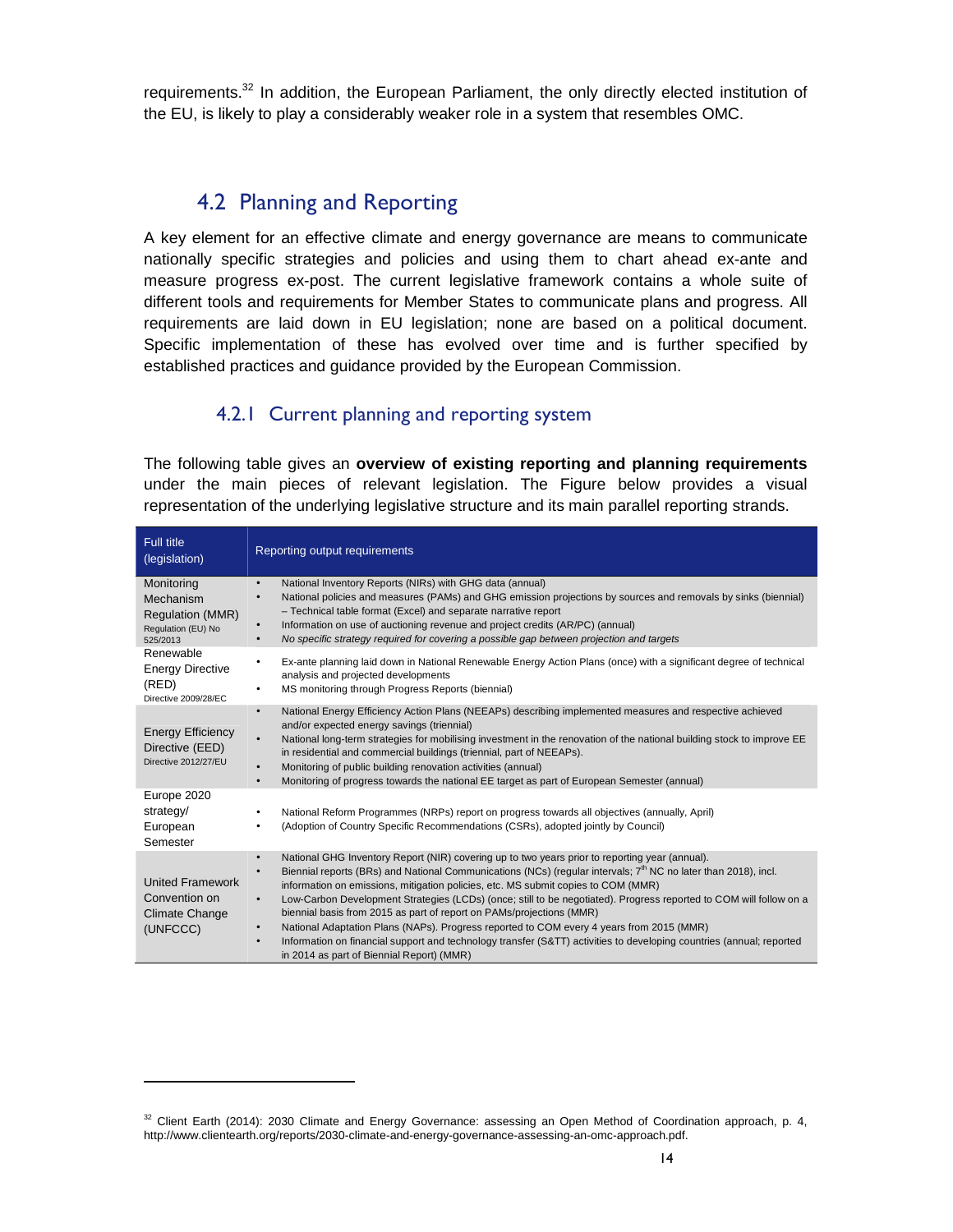

#### **Figure 1 Visual representation of EU climate and energy reporting landscape**

### 4.2.2 How to improve the current planning and reporting system?

In its conclusions of October 2014, the European Council called for a **streamlining of existing requirements**, by bringing together separate planning and reporting strands. The European Commission stated that the future reporting and planning system should avoid unnecessary administrative burden. $33$  In a similar vein, the UK and Czech Republic nonpaper demanded that the new governance system should radically streamline the existing multiple reporting mechanisms.<sup>34</sup>

There is indeed **room for improvement** in the current reporting and planning system. Processes and their timing could be more closely aligned and streamlined to reduce the reporting and planning effort. Reports cover similar ground in terms of energy-related data and policies and show a distinct degree of overlap, sometimes to the extent that certain elements from the RED or EED are repeated in the MMR reporting. There are also obvious interlinkages between all three major target areas. Interactions between policies could also merit a joint consideration in planning and reporting. There are, thus, clear synergies that could be realised in bringing these issues and their policies together in the documentation prepared by Member States.

There are several **ways how to streamline** the future system. We have identified the following options:

<sup>&</sup>lt;sup>33</sup> European Commission (2015): Communication from the Commission to the European Parliament, the Council, the European Economic and Social Committee, the Committee of the Regions and the European Investment Bank, A Framework Strategy for a Resilient Energy Union with a Forward-Looking Climate Change Policy, COM(2015) 80 final, pages 7/8.

The paper specifies further: "Member States are currently required to produce a large number of plans and reports on climate and energy policies and the Commission undertakes numerous reviews of the achievement of climate and energy policy objectives. These policy objectives often overlap, yet the approach is piecemeal. Reporting cycles are not aligned, and the administrative burden on Member States is disproportionate."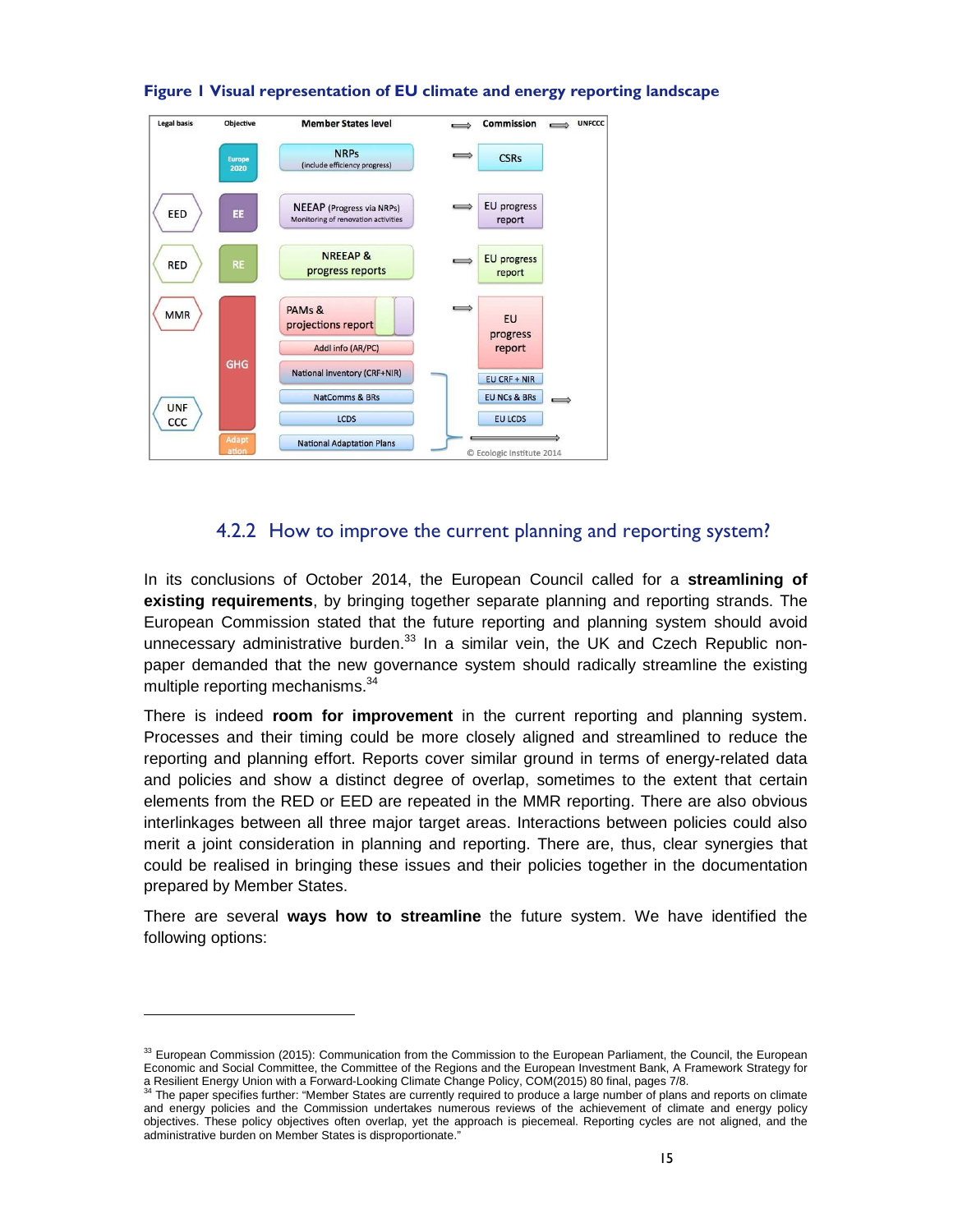- **Option 1, Aligning the current system:** The simplest adjustment would be to align the timetables of the main plans and to apply similar or common formats. To the extent possible, the same data sets would be used. This would be most easily done for the RED and the EED, which use similar types of documentation already (NREAPs and NEEAPs, plus progress reports every two years). In this option, there would still be separate plans and reports for renewables and efficiency.
- **Option 2, Merging reporting for energy National Sustainable Energy Action Plans (NSEAPs):** Building on option 1, aligned EED and RED reporting would merge into National Sustainable Energy Action Plans (NSEAPs), plus regular reporting thereafter. This would require changes in the RED and EED. This option would take full account of the fact that the issues covered are inseparably interlinked (e.g. that lower energy usage increases the relative share of renewable energy) and it would also allow Member States to present their broader energy strategies. It would be easy to include specific sections on infrastructure and interconnection to neighbouring countries, and thus take account of the related policy objectives.
- **Option 3, Integrate climate and energy National Climate and Energy Action Plans (NCEAPs):** A more ambitious option also includes greenhouse gas targets in the merged plans and reporting. The information that is currently provided under the MMR (projections and policies) could be integrated into this joint-up process under National Climate and Energy Action Plans (NCEAPs). In this way, energy planning would be seen in the context of the respective national non-ETS GHG target and it would be complemented by implementing policies. This comprehensive option would add value by requiring more specific planning on achieving national greenhouse gas targets (beyond what Member States need to report already). This option partially resembles the proposal made in the January 2014 Communication by the European Commission, in which new overarching national plans were foreseen, but it uses these plans to integrate and streamline the existing landscape – and anchor the new plans in legislation (which was not originally foreseen in the Commission approach). Such a comprehensive planning could also help meet UNFCCC requirements for the development of national Low Carbon Development Strategies (LCDS) and thus provide an additional streamlining opportunity.
- **Option 4, Climate and energy plans in parallel:** It is conceivable to align the formats and data sources of the greenhouse gas related planning and reporting with the joint renewables and efficiency report (option 2). This option could be connected to the related UNFCCC LCDS. This option would make a clearer distinction between energy objectives and climate targets, which may enhance political feasibility but may also lead to contradictions.

The following table summarises the different options' main distinct attributes to allow for a comparative perspective.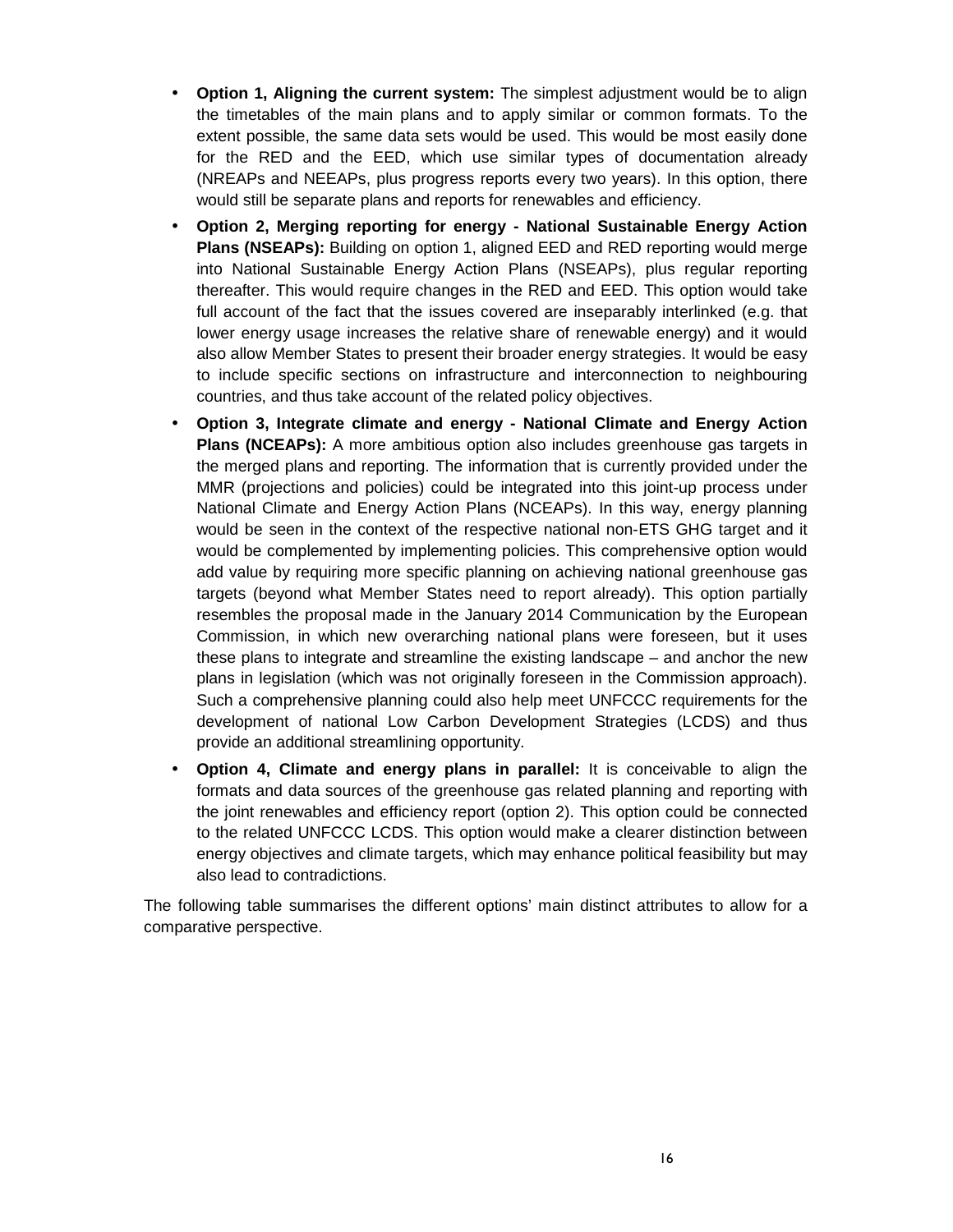|  |                        |  | Figure 2 Overview of key characteristics of the different options for streamlining |  |  |  |
|--|------------------------|--|------------------------------------------------------------------------------------|--|--|--|
|  | planning and reporting |  |                                                                                    |  |  |  |

| Option                               | Degree of change from<br>the current system | Degree of streamlining | Additional information<br>included (synergy and<br>added value) |
|--------------------------------------|---------------------------------------------|------------------------|-----------------------------------------------------------------|
| 1: Aligning the current<br>system    | low                                         | low to medium          | low                                                             |
| 2: Merging reporting for<br>energy   | medium                                      | medium to high         | medium                                                          |
| 3: Integrate climate and<br>energy   | high                                        | high                   | high                                                            |
| 4: Climate and energy in<br>parallel | medium to high                              | medium to high         | medium to high                                                  |

Next to streamlining, the **content requirements** are of course of great importance. To improve the content of current reporting and planning requirements, the following options should be considered:<sup>35</sup>

- **Plans must contain a credible emissions reductions path, supported by concrete and quantified measures:** Currently, EU legislation does not oblige Member States to quantify estimated contributions of specific measures to the achievement of greenhouse gas reduction targets.<sup>36</sup> Member States are only obliged to show which measures they adopted to reach their renewable energy target. It would be an important improvement if Member States' plans had to quantify the estimated mitigation potential of specific measures and policies. Such a quantification requirement would increase transparency and accountability. If a Member State abandons specific mitigation measures, for example, the quantification requirement would increase pressure to adopt alternative measures that would take on the estimated emission reductions of the abandoned measure.
- **Long-term planning:** Long-term planning does not exist in all Member States, and the level of detail in existing national strategies varies. Given the time frames of climate change policies, Member States must be obliged to include a long-term vision in plans.
- **Comprehensive analysis of costs and competitiveness:** Economic costs and competiveness implications are crucial aspects of energy and climate policy, which a comprehensive reporting and planning should cover. However, it is essential that reporting and planning of these aspects does not take an overly narrow approach that focuses on company level and short-term costs. To reflect the broad spectrum of all aspects relevant for decarbonising Europe's economy, reporting and planning must also cover the long-term implications of climate and energy policy for the economy as a whole. As such, reporting and planning must cover the costs of climate change and

<sup>&</sup>lt;sup>35</sup> It is important to note that the EEA reports regularly and independently on target achievement. The annual trend report tracks progress towards Europe's climate and energy targets for 2020 and is an important milestone in the EU climate and energy

policy cycle. Member State reports should not duplicate the specific findings of this report.<br><sup>36</sup> Equally, low carbon development plans required under the UNFCCC do not contain such a requirement.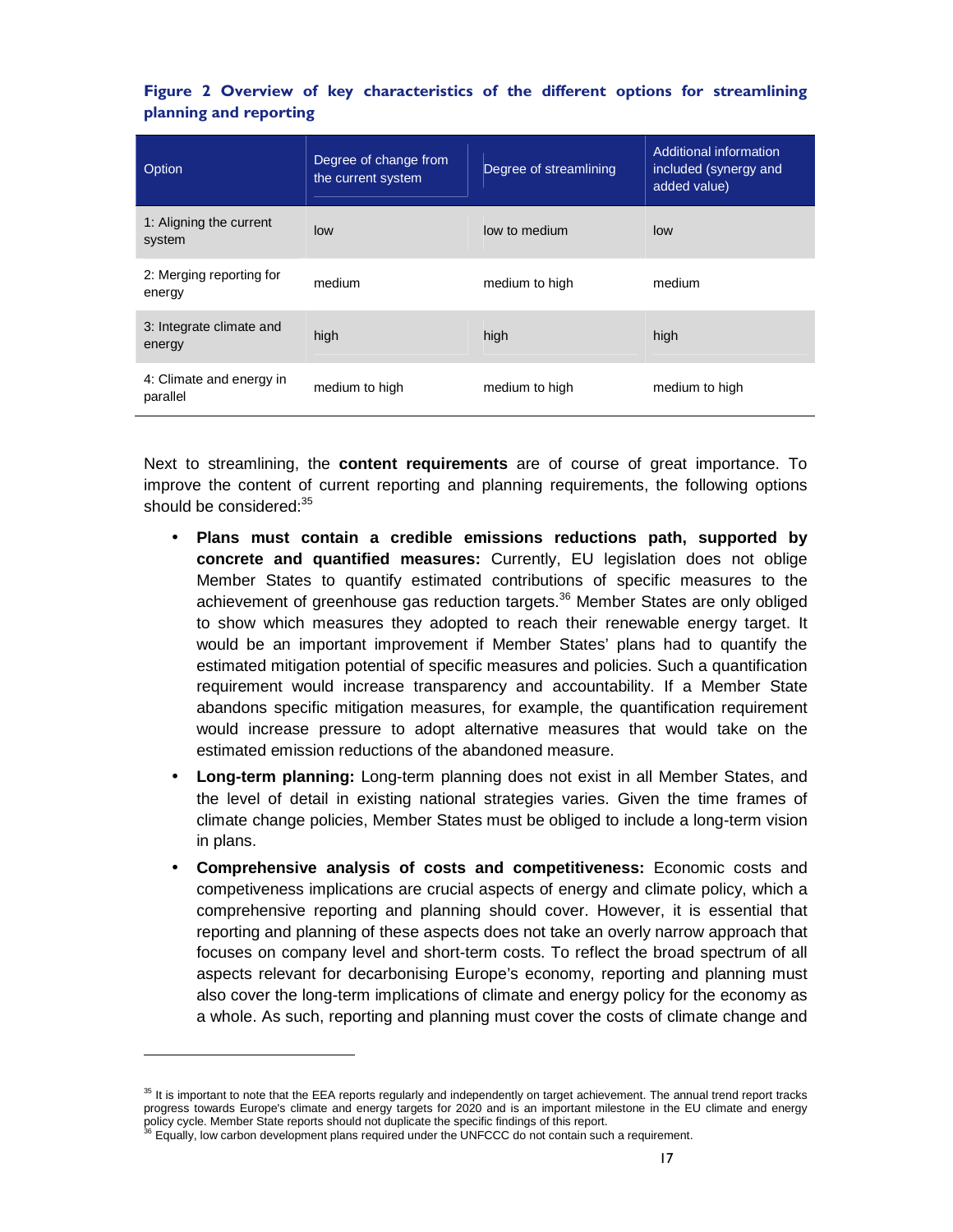address the innovation potential and long-term market opportunities of energy and climate policies. It should also include estimates on health benefits of climate policies.

# 5 Governance System after 2020: What is already in Place and what is not?

In large parts, the RED will end de facto in 2020, because national targets are set for the year 2021. The EED has no formal end date, but in important parts the EED arguably ends in 2020 because it requires Member States to set an indicative national energy efficiency target for 2020. Energy efficiency obligation schemes, for example, terminate by the end of 2020 (Article 7 EED). The ESD, another essential element of the current governance system, will also de facto terminate in 2020. Similarly, the European Semester will terminate in 2020 because it is a governance cycle that oversees the implementation of the EU 2020 strategy. In consequence, **numerous key obligations for Member States will expire in 2020**.

However, these laws are expected to be **reformed and to continue after 2020**:

- Negotiation on ESD reform will probably start in late 2015.
- The Commission will review energy efficiency legislation and will propose revisions in 2015 and 2016.<sup>37</sup>
- In 2016-2017, the Commission will propose a new Renewable Energy Package.<sup>38</sup>
- The ETS will continue after 2020 but will undergo significant reform, notably with regard to MSR and reduction paths.
- The Commission announced that it will propose a comprehensive road transport package and legislation promoting the completion of the internal energy market.<sup>39</sup>

Furthermore, **other important elements of the current governance system will continue after 2020**, possibly without major reform. Other pieces of relevant legislation will stay in force after 2020, such as existing legislation on energy efficiency, air quality or internal energy market. Important elements of the EED will continue after 2020 because they are stand-alone requirements that do not become void in case indicative national targets expire. Examples for such obligations include Article 4 (building renovation), Article 5 (exemplary role of public buildings), or Article 6 (public procurement).

The following table gives an overview of what is covered by the current governance framework or what will possibly be addressed because concrete reform efforts are underway or have been announced. The table focuses on main pieces of legislation:

 $37$  European Commission (2015): Communication from the Commission to the European Parliament, the Council, the European Economic and Social Committee, the Committee of the Regions and the European Investment Bank, A Framework Strategy for a Resilient Energy Union with a Forward-Looking Climate Change Policy, COM(2015) 80 final.

European Commission (2015): Communication from the Commission to the European Parliament, the Council, the European Economic and Social Committee, the Committee of the Regions and the European Investment Bank, A Framework Strategy for a Resilient Energy Union with a Forward-Looking Climate Change Policy, COM(2015) 80 final.<br><sup>39</sup> Furnness Commission (2015) 20 final.

European Commission (2015): Communication from the Commission to the European Parliament, the Council, the European Economic and Social Committee, the Committee of the Regions and the European Investment Bank, A Framework Strategy for a Resilient Energy Union with a Forward-Looking Climate Change Policy, COM(2015) 80 final.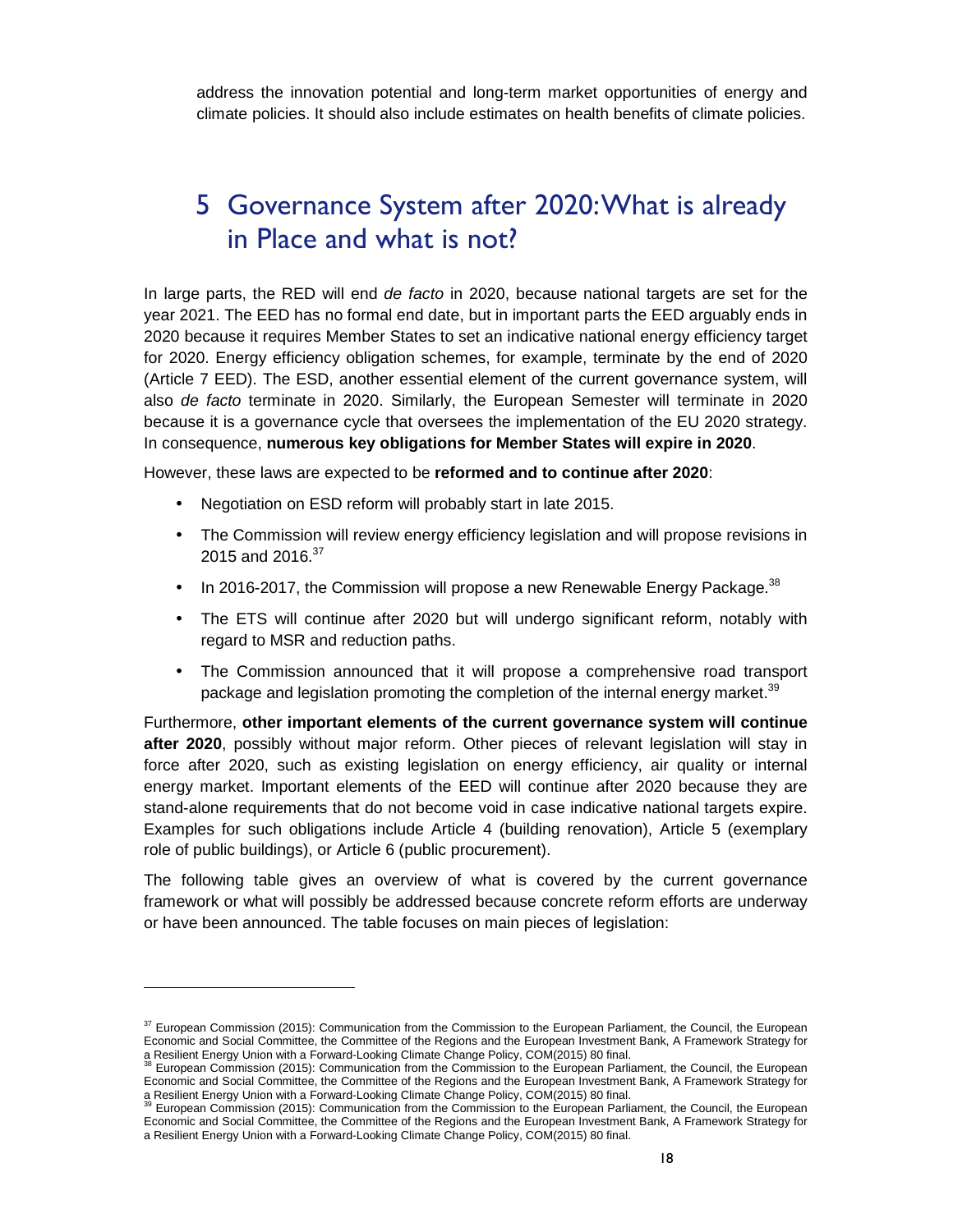|                      | Continues after<br>2020?                                                  | Measureable:<br>targets,<br>benchmarks, matrix,<br>plans | Enforceable:<br>infringement, name<br>and blame | Transparent:<br>reporting  |
|----------------------|---------------------------------------------------------------------------|----------------------------------------------------------|-------------------------------------------------|----------------------------|
| <b>RED</b>           | Yes (RE<br>package in<br>2016-2017) but<br>comprehensive<br>reform likely | 2020: yes<br>2030: no targets,<br>contested              | 2020: yes<br>2030: unclear                      | 2020: yes<br>2030: unclear |
| EED                  | Pledges for<br>2020                                                       | 2020: pledges<br>2030: unclear                           | 2020: yes<br>2030: unclear                      | 2020: yes<br>2030: unclear |
| <b>ESD</b>           | Set to continue<br>with national<br>targets                               | 2020: yes<br>2030: yes                                   | 2020: yes<br>2030: yes                          | 2020: yes<br>2030: likely  |
| <b>ETS</b>           | Continues                                                                 | 2020: yes<br>2030: yes                                   | 2020: yes<br>2030: yes                          | 2020: yes<br>2030: yes     |
| European<br>Semester | Unclear<br>whether it will<br>continue after<br>2020                      | 2020: yes<br>2030: unclear                               | 2020: yes<br>2030: unclear                      | 2020: yes<br>2030: unclear |

# 6 Is legislation inflexible and unable to accommodate national circumstances?

There is an argument that the current framework is inflexible and rigid. A lack of flexibility generally coins with the allegation that national circumstances are so different that Member States need to have wide discretion in designing their policies. Political commitments and OMC are considered more flexible and generally better in addressing various national circumstances. A one size-fits-all solution is inadequate and a lack of flexibility is a fundamental problem.

However, EU energy and climate legislation contains numerous elements to accommodate differing national circumstances, ranging from flexible mechanisms to differentiated targets. The ESD, for example, functions on the basis of national targets that were set in light of different national capacities. The ESD also provides for various flexibility mechanisms that give Member States considerable leeway in fulfilling their targets, including banking and borrowing of Annual Emission Allowances (AEAs) and the trading of AEAs between Member States. The ETS also contains a number of flexibility mechanisms, such as the use of international off-sets (Article 11a) or the use of Member State projects that reduce non-ETS emissions (Article 24a). The EU burden sharing under the first commitment period of the Kyoto Protocol was also based on the need to accommodate differing national circumstances. In short, flexibility is one of the founding principles of EU climate and energy law.<sup>40</sup> The allegation that this system is inherently inflexible is wrong in its generality.

<sup>&</sup>lt;sup>40</sup> Oberthür, Sebastian and Marc Pallemaerts (eds.) (2010): The new climate policies of the European Union. Internal legislation and climate diplomacy. Brussels.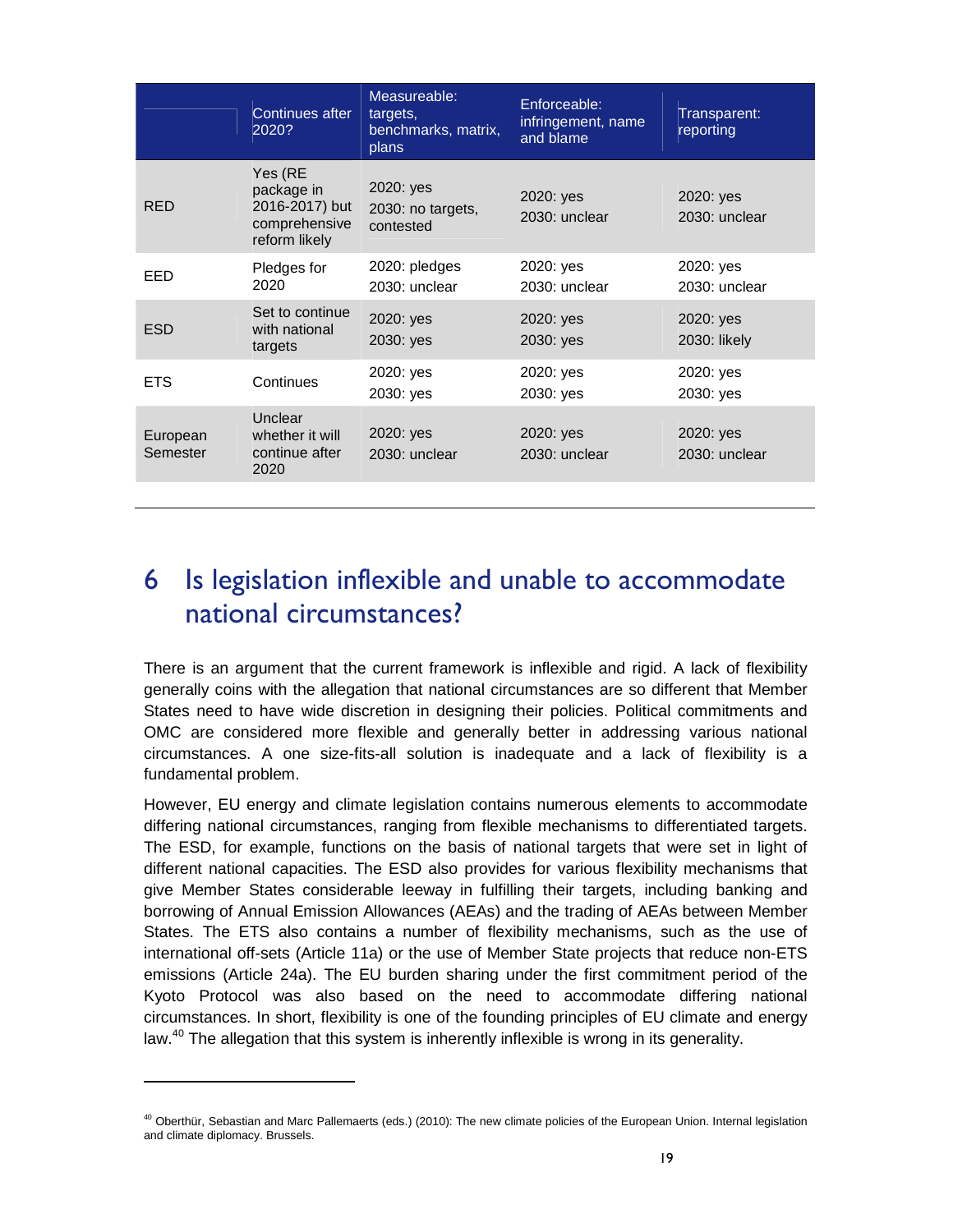# 7 Conclusion: What should the 2030 governance system look like?

In **conclusion**, the 2030 governance system should be built on the largely successful current system, as partly implied by the European Council in October 2014, which requests that the governance system builds on existing building blocks. $41$  Wherever possible, it should be based on law and enforceable through infringement procedures. As an important deviation from the current system, the new governance system will not rest on binding national targets on renewable energy, i.e. a target system similar to the current framework for energy efficiency could emerge. For this reason, it is essential that Member State action will be assessed through quantified contributions or at least benchmarks (see above). The upcoming review of energy efficiency legislation in 2015 and 2016 and the proposal for a Renewable Energy Package in 2016-2017 are the right opportunities to build such a reliable and transparent governance system for the years 2021-2030.

|            | Assessing<br><b>Member</b><br><b>State</b><br>contributions                   | Enforcement                                                                                                                                                    | Reporting                                                     | Development<br>and review |
|------------|-------------------------------------------------------------------------------|----------------------------------------------------------------------------------------------------------------------------------------------------------------|---------------------------------------------------------------|---------------------------|
| <b>RED</b> | quantified<br>contributions, or at<br>least country<br>specific<br>benchmarks | infringement<br>concerning violation<br>of the directive, as a<br>much weaker option<br>a system of name<br>and blame if MS<br>contribution is<br>insufficient | Merge with EED<br>and include<br>references                   | Continue<br>Comitology    |
| <b>EED</b> | continue pledge<br>system under<br>Article 3                                  | infringement<br>concerning violation<br>of the directive, as a<br>much weaker option<br>a system of name<br>and blame if MS<br>contribution is<br>insufficient | Alternatively:<br>merge with RED<br>and include<br>references | Continue<br>Comitology    |
| <b>ESD</b> | targets                                                                       | infringement                                                                                                                                                   | specific annual<br>reports by MS                              | Comitology                |
| <b>ETS</b> | target, LRF                                                                   | infringement                                                                                                                                                   | specific annual<br>reports by MS                              | Comitology                |

In more detail, the 2030 governance system should look like this:

Such a system would be comprehensive, essentially covering all relevant governance issues of EU energy and climate policy. It would be complemented by existing secondary law, such

<sup>41</sup> European Council (2014): European Council Conclusions, 23/24 October 2014. EUCO 169/14, para. 6.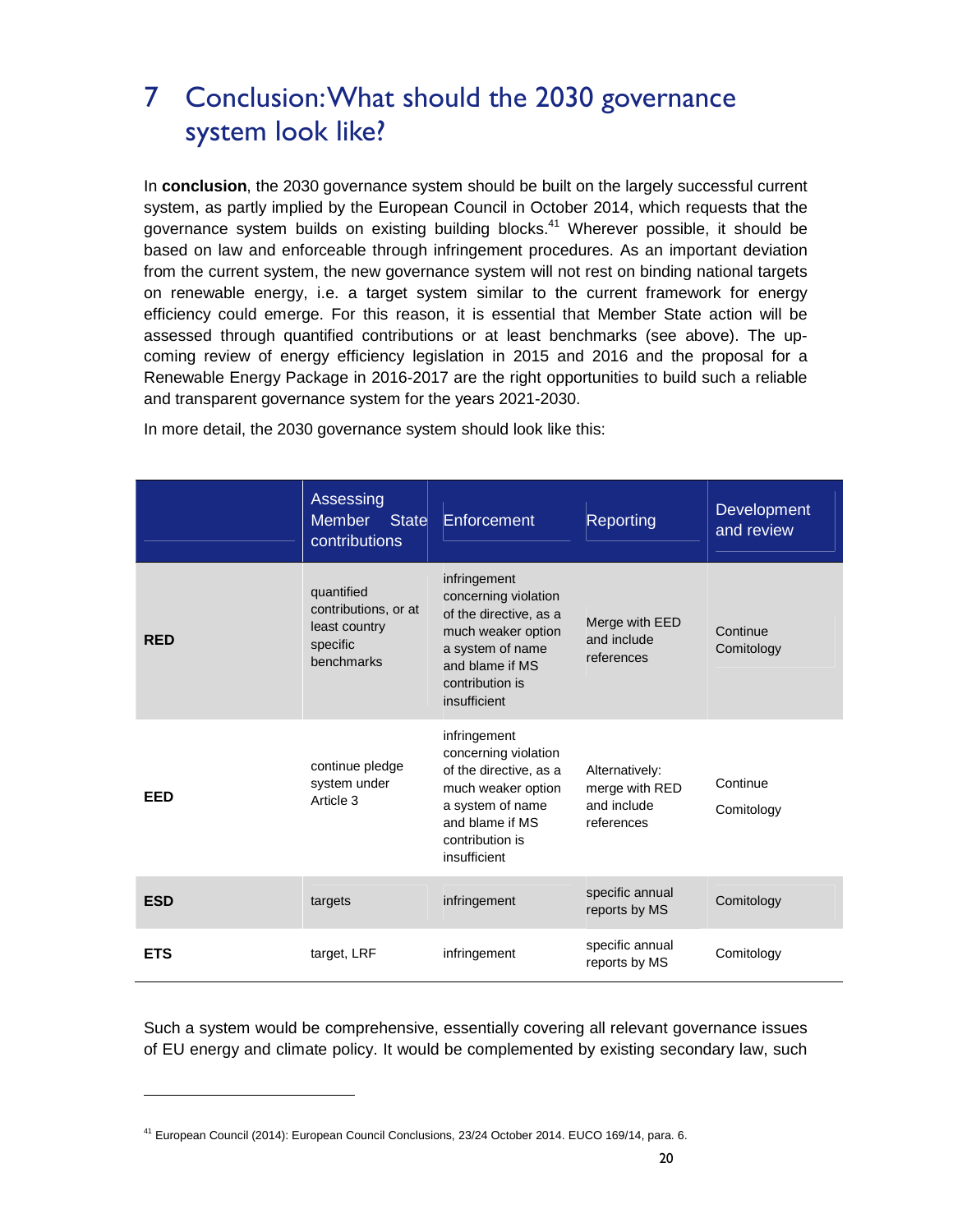as specific legislation on energy efficiency, transport or the internal energy market. The completion of the internal energy market and state aid guidelines is another important element of this governance system. **This system would leave no or very little room for a governance system based on political commitments.** This design and quality of EU climate and energy governance is not bound to transform into a loose governance system because there are other ways to assess Member States' contributions in the absence of nationally binding targets for renewable energies.

There are a number of **additional issues** that the 2030 governance framework should address and that do not yet feature high in the current governance discussions. Among these additional issues are, in particular:

- **Long-term framework:** With the important exception of emission trading, the current and the coming governance systems are largely built on decades. It requires Member State and EU institutions to reaffirm their commitments every 10 years. This policy cycle has a number of shortcomings. Many investments relevant for reducing greenhouse gas emissions work with much longer time spans. In light of science on climate change, a decade is very short. A legally binding EU target for reducing GHG emissions by at least 80-95% by 2050 would be a major step to overcome the problems of the current policy cycle.
- **Independent regular scientific advice:** There are proposals that independent bodies regularly and publicly provide advice on climate change policies. $42$  These bodies could follow the model of the UK's Committee on Climate Change. In the EU context, the European Food Safety Authority (EFSA) and the European Chemicals Agency (ECHA) are examples for such independent bodies. These agencies advise publicly on GMOs and chemicals. Though not legally binding, the Commission accepts their advice in most cases.<sup>43</sup> There is a strong case to argue that the EU's decarbonisation project should be based on such advice, but it is unclear why this would require a new agency. The EEA provides "sound, independent information on the environment".<sup>44</sup> To ensure high scientific quality, the EEA is assisted by a scientific committee which delivers public "opinions on scientific matters concerning the agency's activity" (Article 10 of Regulation 401/2009). Its annual reports on emission trends, for example, are important milestones in the EU's climate policy cycle. Although the EEA is funded by the EU and despite the fact that the European Commission has an important role in the EEA's budgeting process (Article 12 of Regulation 401/2009), the independence of the EEA has not been put into systematic doubt. If independence of the EEA were an issue, it would make more sense to strengthen the agency's independence rather than establishing another body, making an already complex governance system even more complicated.
- **Ability to learn and respond:** In principle, the EU and its legislative processes have built-in possibilities for policy learning, and are able to adjust based on experience or changing circumstances. Many legal acts foresee periodic reviews, with the option

 $42$  Skillings, Simon (2015): The Energy Union needs a new approach to policy making, E3G, January 2015. Client Earth (2014): EU Climate & Energy Governance Health Check - Looking back to 2020 and forward towards 2030, http://www.clientearth.org/reports/141127-eu-climate-and-energy-governance-health-check.pdf.

<sup>&</sup>lt;sup>43</sup> Client Earth (2014): EU Climate & Energy Governance Health Check - Looking back to 2020 and forward towards 2030, http://www.clientearth.org/reports/141127-eu-climate-and-energy-governance-health-check.pdf.

http://www.eea.europa.eu/about-us; According to Article 1.2 of the Regulation 401/2009 on the EEA, it is the objective of the EEA to provide the Community and the Member States with "objective, reliable and comparable information at European level enabling them to take the requisite measures to protect the environment".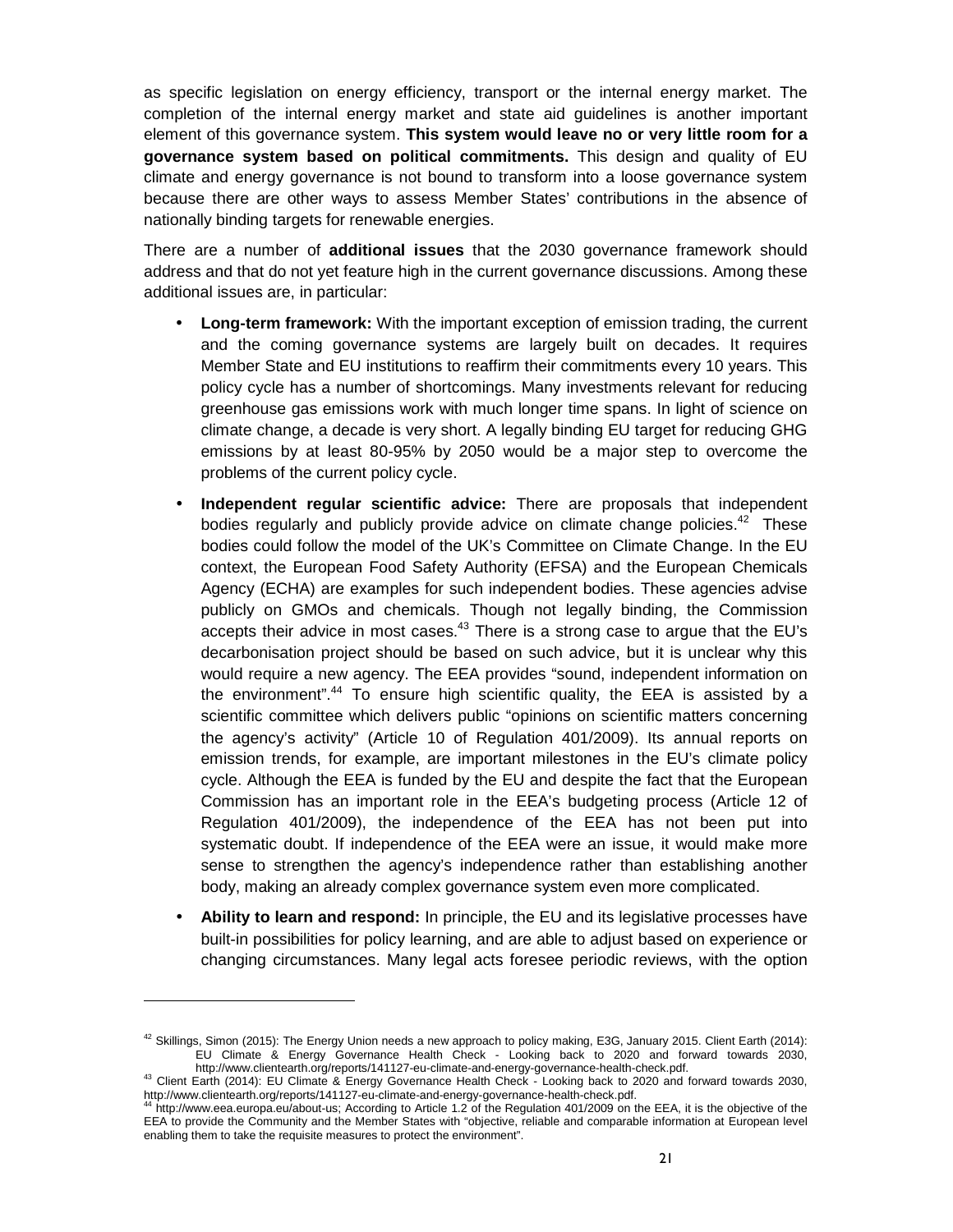that changes are made if these should be warranted. The time frames for these policy cycles vary, but are counted in years.<sup>45</sup> In many cases, however, the EU needs to amend its policies within short time spans but is not capable of responding within shorter periods of time.

There are largely political reasons for these long time frames but the EU governance system plays its part, too: Very often, the European Council is ultimately responsible for energy and climate policy. The European Council decides by consensus, often slowing down progress.<sup>46</sup> Similarly, the Council of Ministers has often referred to consensus although majority voting would have been possible in legal terms. This has also slowed down progress. For these reasons, practice under new governance system should make sure that the European Council constrains itself to giving general guidance rather than determining details of EU climate and energy policies. The Council of Ministers should consider qualified voting more often, as set out in the Lisbon Treaty.

<sup>45</sup> Meyer-Ohlendorf, Nils, Matthias Duwe, Katharina Umpfenbach et al. (2014): The Next EU Climate and Energy Package – EU Climate Policies after 2020, Study, Ecologic Institute.

<sup>&</sup>lt;sup>46</sup> Meyer-Ohlendorf, Nils (2015): Can the European Council Impose Consensus on EU Climate Policies?, 2015.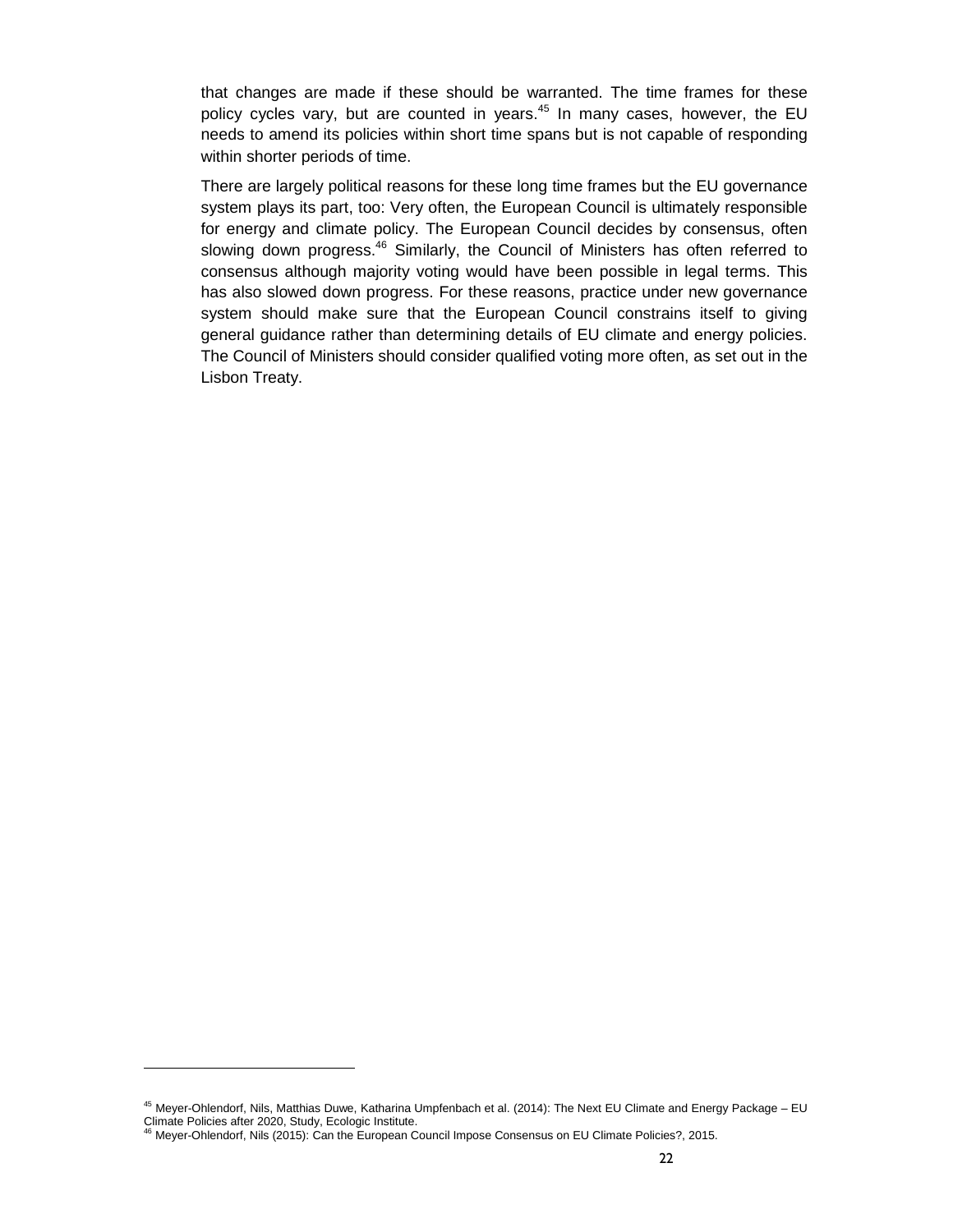## 8 References

Bevir, Mark (2013): Governance: A very short introduction. Oxford, UK: Oxford University Press.

Client Earth (2014): EU Climate & Energy Governance Health Check - Looking back to 2020 and forward towards 2030, http://www.clientearth.org/reports/141127-eu-climate-and-energygovernance-health-check.pdf.

Client Earth (2015): 2030 Climate and Energy Governance: assessing an Open Method of Coordination approach, http://www.clientearth.org/reports/2030-climate-and-energygovernance-assessing-an-omc-approach.pdf.

European Commission (2008): Report from the Commission on Subsidiarity and Proportionality, COM(2008) 586 final, 26.9.2008.

European Commission (2014): A policy framework for climate and energy in the period from 2020 to 2030, Communication from the Commission to the European Parliament, the Council, the European Economic and Social Committee and the Committee of the Regions, COM/2014/015 final.

European Commission (2014a): Energy Efficiency and its contribution to energy security and the 2030 Framework for climate and energy policy, Communication to the European Parliament and the Council, COM(2014) 520 final, 23 July 2014, https://ec.europa.eu/energy/sites/ener/files/documents/2014\_eec\_communication\_adopted\_ 0.pdf.

European Commission (2014b): Energy Prices and Costs in Europe, Communication from the Commission to the European Parliament, the Council, the European Economic and Social Committee and the Committee of the Regions,

http://ec.europa.eu/energy/doc/2030/20140122 communication energy prices.pdf.

European Commission (2015): Communication from the Commission to the European Parliament, the Council, the European Economic and Social Committee, the Committee of the Regions and the European Investment Bank, A Framework Strategy for a Resilient Energy Union with a Forward-Looking Climate Change Policy, COM(2015) 80 final.

European Council (2014): European Council Conclusions, 23/24 October 2014. EUCO 169/14.

European Council (2014a): Strategic Agenda for the Union in Times of Change, European Council Conclusions 26/27 June 2014.

European Council (2015): European Council Conclusions, 19-20 March 2015, EUCO 11/15.

European Environment Agency (2014): Trends and projections in Europe 2014. Tracking progress towards Europe's climate and energy targets for 2020, EEA Report, No. 6/2014.

German non-paper on the "Energy Union", 2015, https://drive.google.com/file/d/0Bzzk5QQezBErTFNQQ2ZjMVpBYUU/view?pli=1.

Held, Anne, Mario Ragwitz, Gustav Resch et al. (2014): Implementing the EU 2030 Climate and Energy Framework – a closer look at renewables and opportunities for an Energy Union, Issue Paper No. 2, Dialogue on a RES policy framework for 2030.